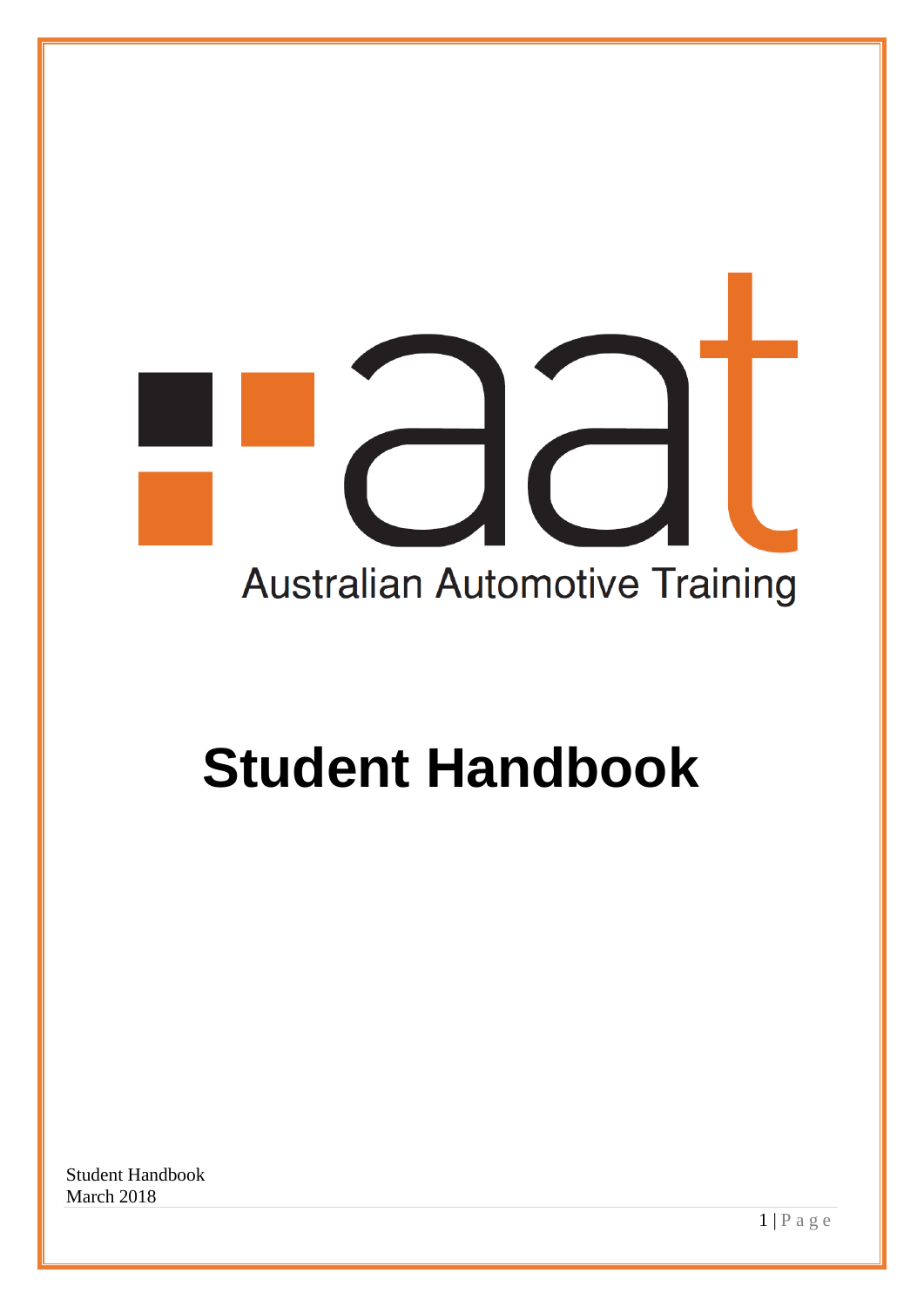



# **Table of Contents**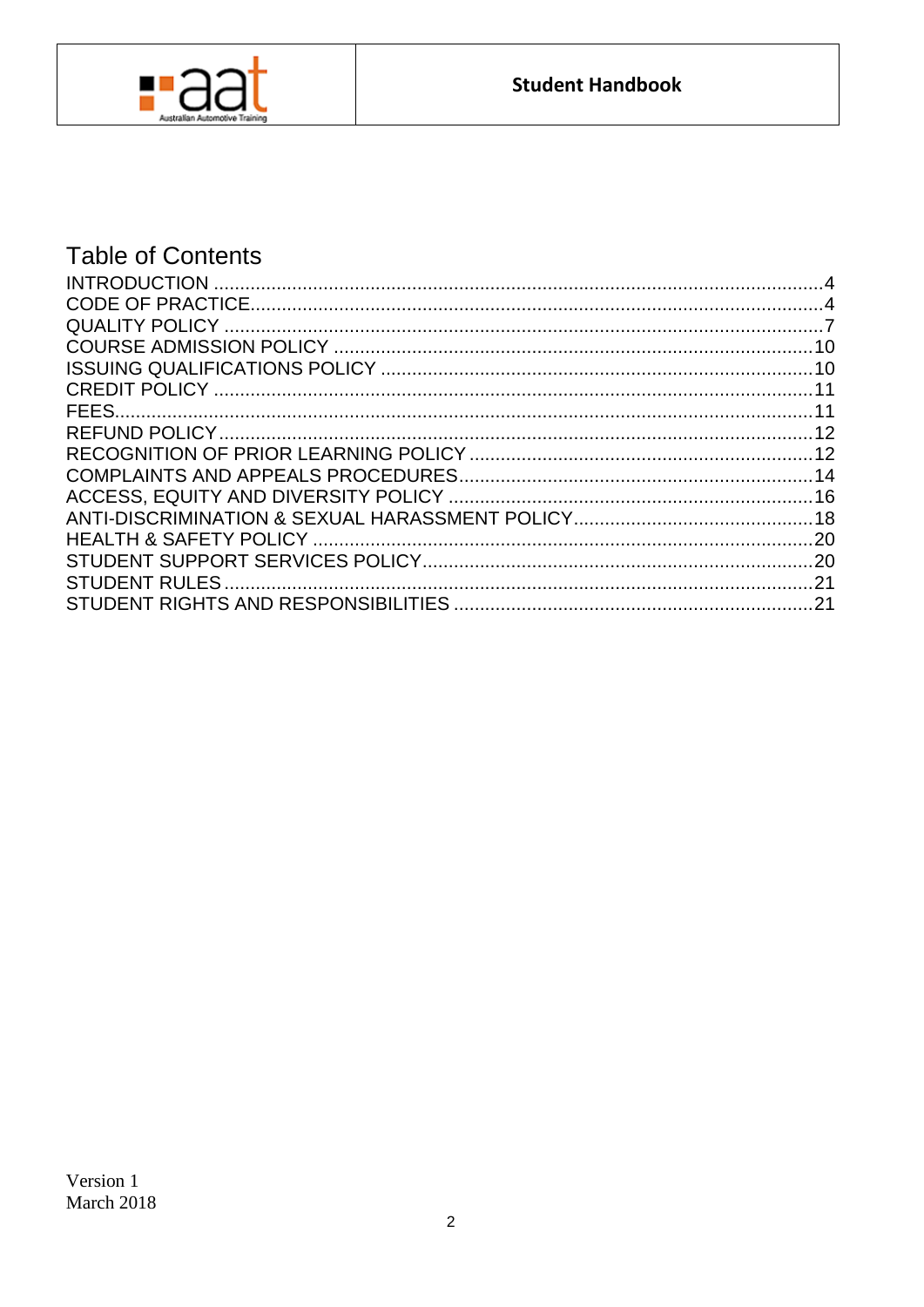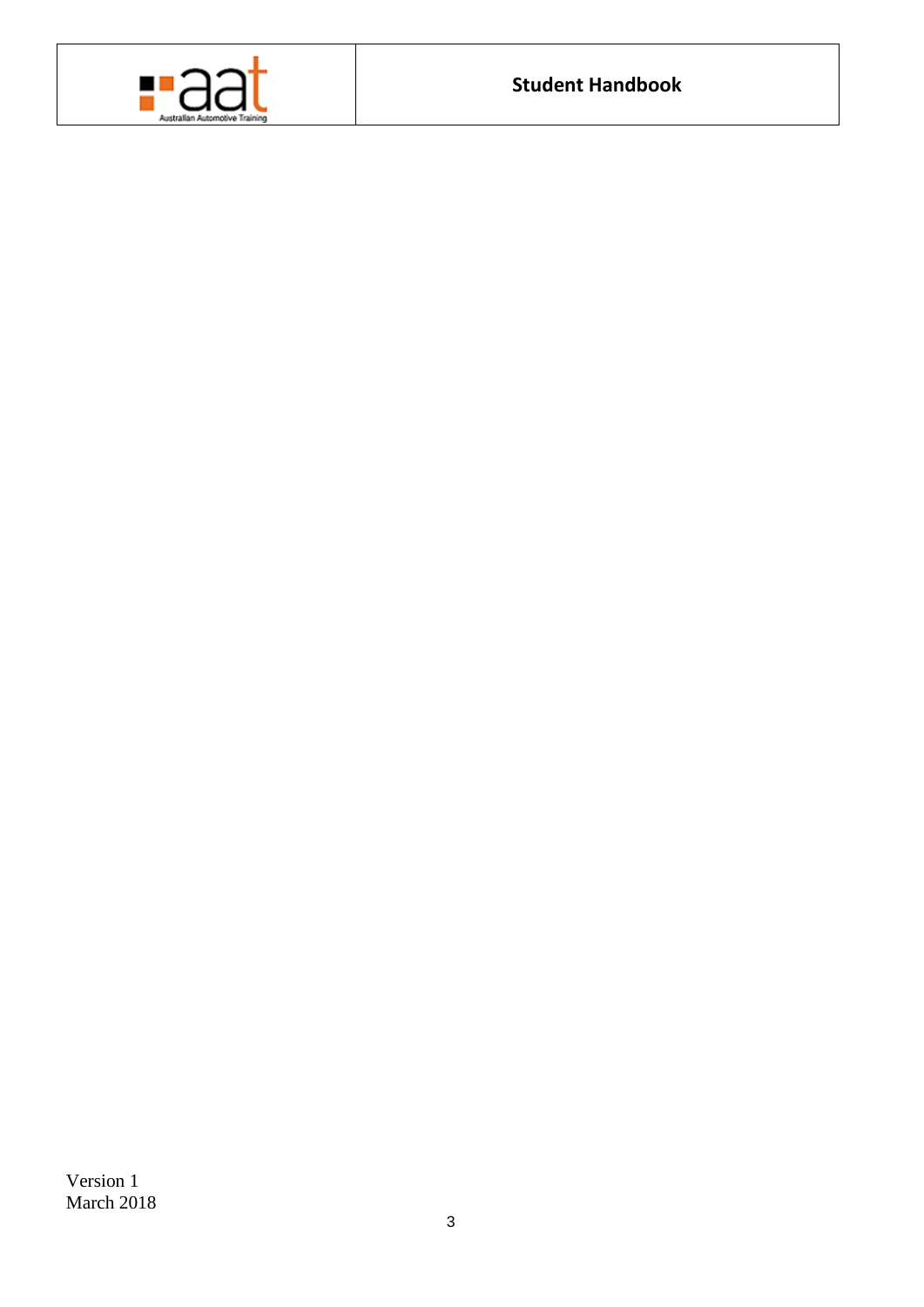

### **INTRODUCTION**

<span id="page-3-0"></span>Welcome to Australian Automotive Training (AAT).

This handbook provides information on AAT's policies and procedures and what is expected of you as the apprentice/trainee.

<span id="page-3-1"></span>If you have any questions about your apprenticeship/traineeship, please contact your trainer or AAT on (07) 3380 5237.

### **CODE OF PRACTICE**

As a Registered Training Organisation, Australian Automotive Training has agreed to operate within **Standards for RTOs 2015**. This includes a commitment to recognise the training qualifications issued by other Registered Training Organisations.

### **Legislative Requirements**

AAT will meet all legislative and regulatory requirements of State and Federal Government that are relevant to its operations and scope of registration. In particular, Work Health and Safety and Workplace Relations Standards will be met at all times.

Legislation and regulations which specifically impact on staff, contractors and visitors and the way work is carried out is addressed through induction training and on-going orientation programs and professional development. Legislation and regulations which specifically impact on the role of our learners is addressed during training. The rights and responsibilities of all parties are explained and adhered to by AAT.

Internal audits are conducted regularly to ensure any potential breaches of legislation are identified and dealt with in an appropriate and timely manner.

The relevant Acts include:

- Anti-Discrimination Act 1991 (QLD)
- Disability Services Act 2006 (QLD)
- Equal Opportunity & Public Employment Act 1992
- Privacy Amendment Act 2000
- Work Health and Safety Act, 2011 (QLD)
- The Transport Infrastructure Act 1994
- Personal Property Securities Act 2009
- Fair Trading Act 1989 (QLD)
- Financial Services Reform Act 2001 (Commonwealth)
- Motor Dealers and Chattel Auctioneers Act 2014 (QLD)
- Copyright Act 1968 (Commonwealth)
- National Vocational Education and Training Regulator Act 2011
- Standards for RTOs 2015

### **Access and Equity**

All trainees/students will be recruited in an ethical and responsible manner and consistent with the requirements of the National Training Package. Our Access and Equity Policy ensures that trainee/student selection decisions comply with equal opportunity legislation. Appropriately qualified staff will assess the extent to which the applicant is likely to achieve the stated competency standards and outcomes of the course, based on their qualifications and experience. All members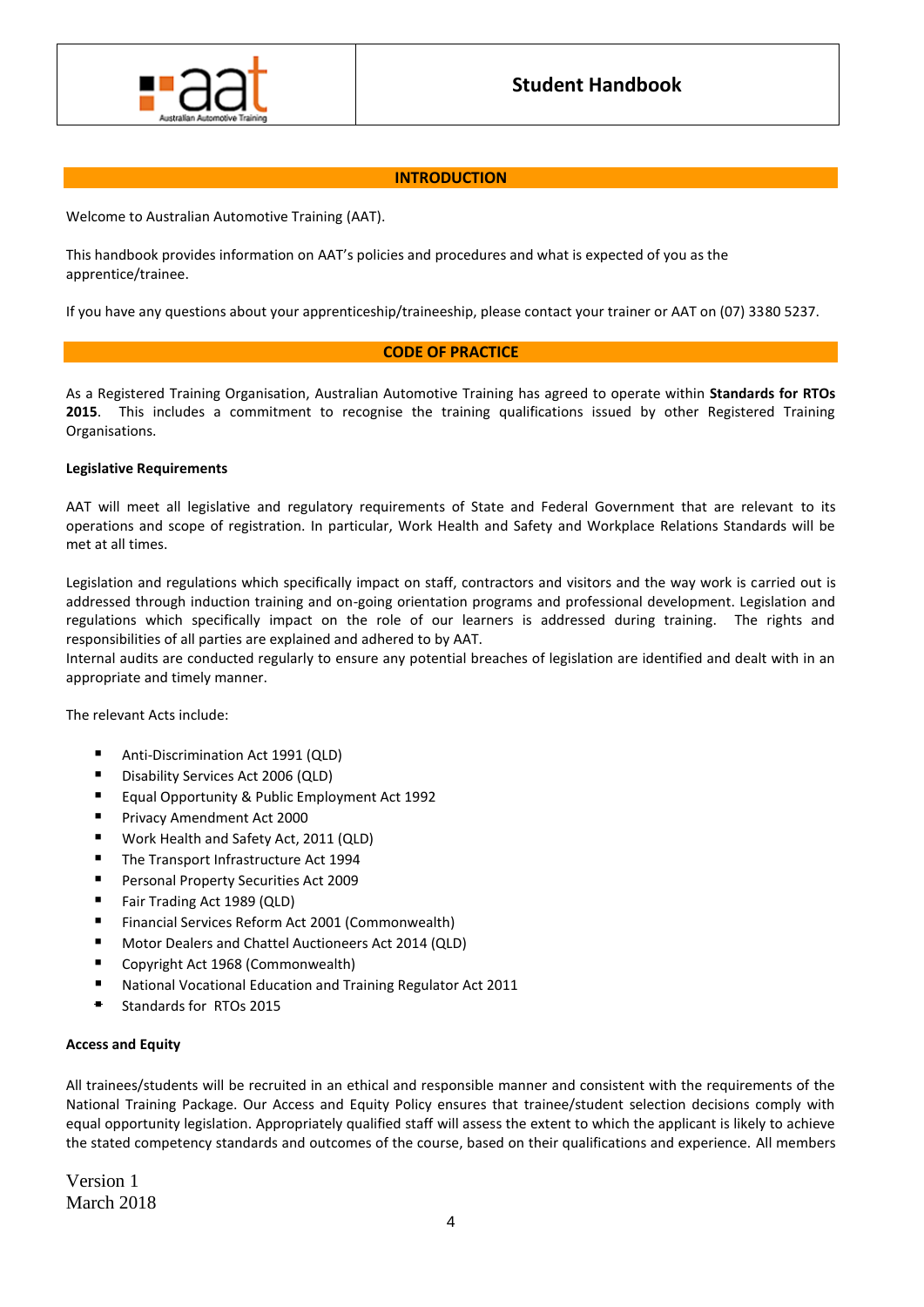

of the community, including priority VET target group members, are actively encouraged to participate in, and supported during our courses.

### **Quality Improvement Focus**

Australian Automotive Training has a commitment to providing a quality service and a focus on continuous improvement using the Standards for RTOs 2015. We value feedback from trainees/students, staff, employers and all other relevant stakeholders for incorporation into future programs. We employ the Learner Survey and Employer Survey system of seeking a consistent form of feedback.

### **Interaction and cooperation with the National VET Regulator, the Australian Skills and Quality Authority (ASQA)**

AAT agrees to interact and cooperate with National VET Regulator (ASQA) by participating in monitoring and audit processes and actions.

This covers random compliance audits, audit following complaint and audit for the purposes of re-registration. AAT also agrees to supply the following:

- Accurate and timely data relevant to measures of RTO performance
- Information about significant changes to its operations
- Information about significant changes to its ownership.

AAT agrees to abide by the Queensland Training and Employment Recognition Council's (if accessing state government funding – user choice) requirements for the retention, archiving, retrieval and transfer of training and assessment records.

### **Return of Records to Registering Body if AAT should cease operations**

Should AAT cease to operate as a RTO, all hard copy records will be returned; access to archived records will be provided; and VETTRAK access provided to the registering body within 30 days.

### **Client Service**

We have sound management practices to ensure effective client service. In particular Australian Automotive Training has client service standards, in accordance with Standards for RTOs 2015, to ensure:

- The timely issue of trainee/student assessment results and qualifications. These will be appropriate to competence achieved.
- Our quality focus includes a Recognition of Prior Learning Policy
- A fair and equitable Refund Policy
- A Complaint Policy
- An Appeal Policy
- An Access, Equity and Diversity Policy and student welfare and guidance services.
- Where necessary, arrangements will be made for those clients requiring literacy and/or numeracy support programs.
- We take every opportunity to ensure that this information is disseminated, understood and valued by personnel and clients.
- Our trainee/student information will ensure that all fees and charges are known to trainees/students before enrolment, that course content and assessment procedures are explained and that vocational outcomes are outlined.

### **Management and Administration**

Australian Automotive Training abides by Standards for RTOs 2015. We have a Refund Policy, which is fair and equitable and communicated to all students prior to the commencement of any training and/or assessment. Trainee/student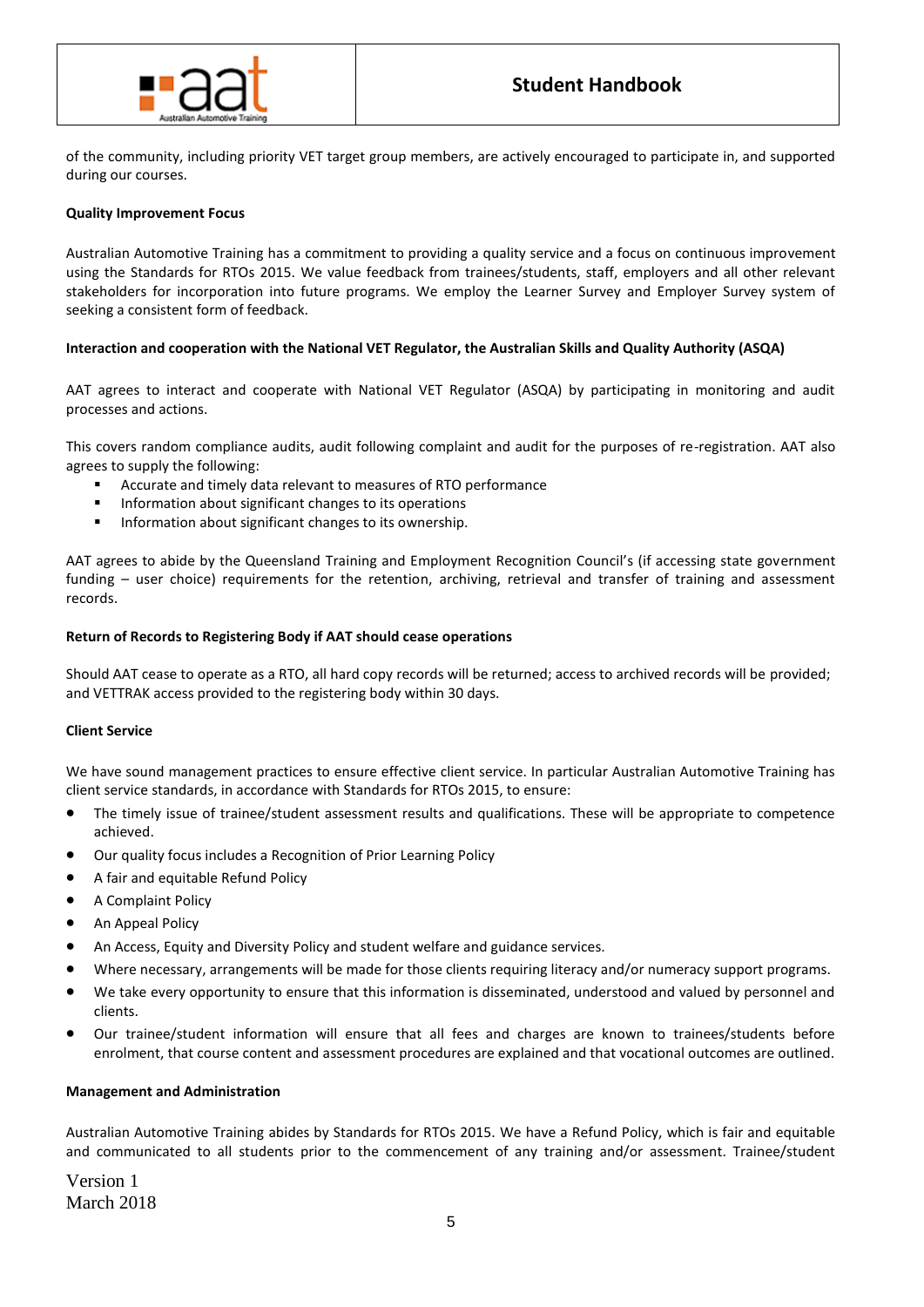

records are managed securely and confidentially and are available for trainee/student perusal on request. Australian Automotive Training has adequate insurance policies.

### **Marketing and Advertising**

Australian Automotive Training markets vocational education and training products/services with integrity, accuracy and professionalism, avoiding vague and ambiguous statements. In the provision of information, no false or misleading comparisons are drawn with any other training organisation or training product. All advertising will be conducted in accordance with the provisions of Standards for RTOs 2015.

### **Training and Assessment Standards**

Australian Automotive Training has personnel with appropriate qualifications and experience to deliver the training and facilitate the assessment relevant to the training products offered. Adequate facilities, equipment and training materials will be utilised to ensure the learning environment is conducive to the success of trainees.

The following information can be here, in the Code of Practice or as a separate marketing policy statement.

### **Marketing and advertising**

*Advertisements and promotional information in any medium (print, television, radio, banners, internet, etc.)* 

- 1. AAT uses the NRT Logo to promote nationally recognised training within our scope of registration.
- 2. AAT ensures that it does not create an impression that may lead an observer to conclude the NRT Logo applies to any non-accredited training it may deliver, or to training that is outside of our scope of registration. Where training is being promoted and does not meet the requirements stipulated in the VET Quality Framework, or is outside of our scope of registration, AAT will make it clear the NRT Logo is not associated with that training.
- 3. AAT use of the NRT Logo is only permitted where there is a direct relationship to an AQF qualification and/or unit of competency as specified within training packages or VET accredited courses.

*Student information (brochures, course handbooks, prospectuses, etc.)* 

4. When AAT is promoting the training it offers and wishes to use the NRT Logo, its promotional material such as brochures, handbooks and prospectuses will clearly distinguish between nationally recognised training within the scope of our registration and that which is not nationally recognised.

*Corporate stationery, business cards, buildings, training resources and marketing products* 

5. The NRT Logo must not be used on products such as corporate stationery, business cards, building signage, mouse pads, pens, satchels, and packaging around products nor learning resources supporting training.

### *Certificates, Statements of Attainment and other testamurs*

6. The NRT Logo will be depicted on all AQF certification documentation issued by AAT. These will only be issued by AAT when the qualification and/or unit of competency are within our scope of registration. The NRT Logo will not be depicted on other testamurs or transcripts of results.

AAT will provide clients and trainees/students with the following fee information relating to courses and training so as to ensure clients and trainees/students are supplied sufficient and clear information to make valid decisions. The fee information will explain:

- The total amount of all fees including course fees, administration fees, materials fees and any other charges
- Payment terms, including the timing and amount of fees to be paid and any non-refundable deposit/administration fee
- The nature of the guarantee given by AAT to complete the training and/or assessment once the student has commenced study in their chosen qualification or course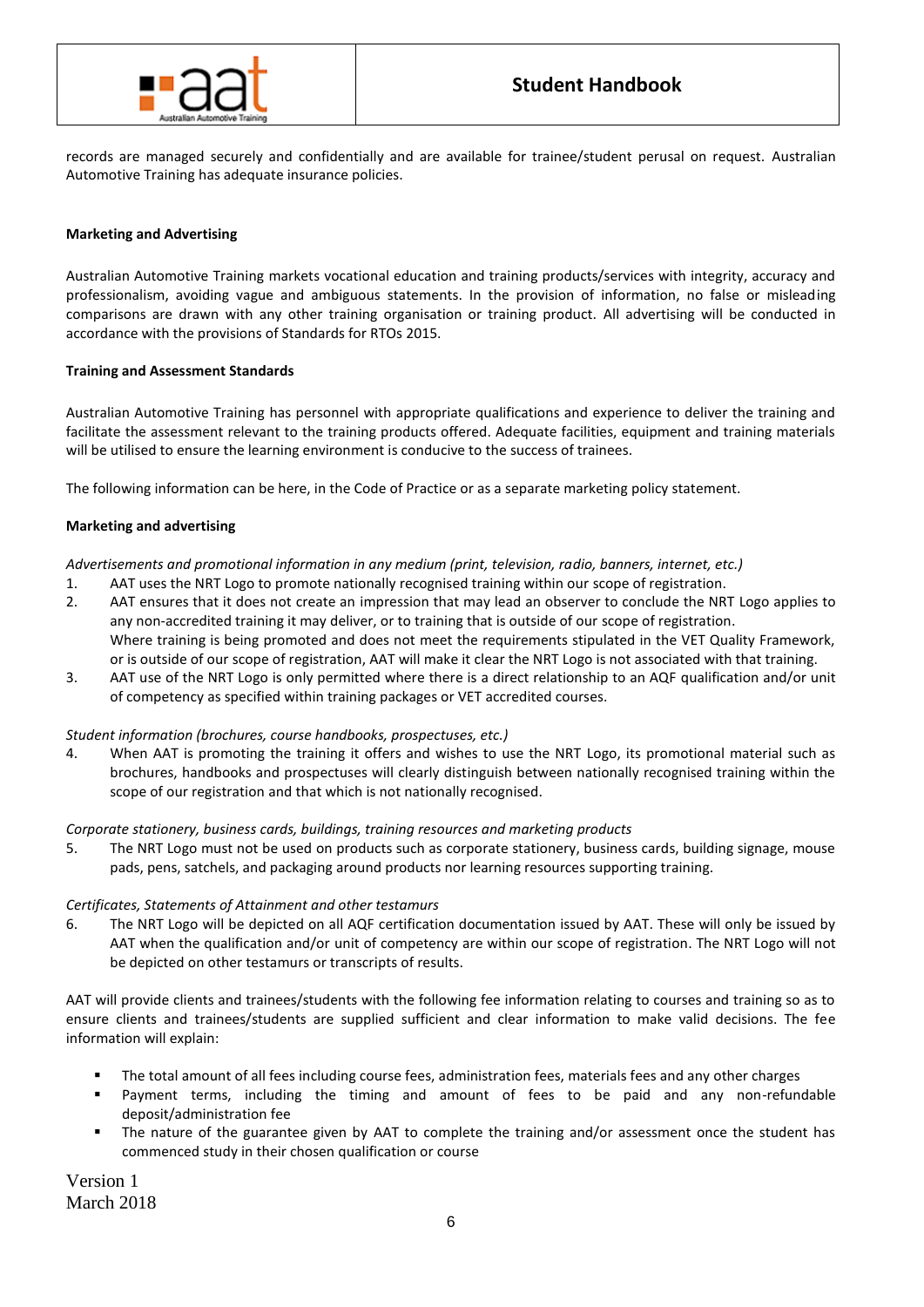

- The fees and charges for additional services, including such items as issuance of a replacement qualification testamur and the options available to students who are deemed not yet competent on completion of training and assessment, and
- AAT refund policy.
- Where applicable any information about VET Fee Help and the resulting debt incurred from using this method of fee support.

### **International Students**

Australian Automotive Training will be bound to the Commonwealth Education Services for Overseas Students (Registration of Providers Financial Regulations) Act 1991. AAT does not have overseas students at this stage.

### **Sanctions**

Australian Automotive Training will honour all guarantees outlined in this Code of Practice. We understand that if we do not meet the obligations of this Code or supporting regulatory requirements, we may have our registration as a Training Organisation withdrawn.

### **QUALITY POLICY**

<span id="page-6-0"></span>The purpose of this policy is to confirm Australian Automotive Training's commitment to meeting the quality standards expected by our customers in the delivery of the services that we supply to them.

On 1 July 2012, all QLD RTOs, including AAT came under the jurisdiction of ASQA - The Australian Skills Quality Authority (ASQA). ASQA is the national regulator for Australia's vocational education and training sector. ASQA regulates courses and training providers to ensure nationally approved quality standards are met.

Our quality system is based on the requirements of the VET Quality Framework - The National Vocational Education and Training Regulator Act 2011, Standards for RTOs 2015 and any other relevant Commonwealth, or State Legislation or regulatory requirements for the operation of a Registered Training Organisation

Other Acts that may impact on Australian Automotive Training's delivery of training and assessment are listed on Appendix A at the end of this manual.

Our quality objectives are to:

- Provide quality training and assessment services
- Ensure continuous improvement
- Recognise Prior Learning (RPL)
- To comply with the relevant Federal and State Legislative and Regulatory requirements for the operation of a Registered Training Organisation
- Listen to our learners and employer partners to continuously improve our services
- Engage and consult with our industry partners to reflect current practice in our training, assessment and RPL processes

To implement this policy we shall focus on the needs of our business with particular reference to consistently meeting our customers' requirements and statutory obligations. Our quality management system will provide mechanisms for detecting system shortfalls and for stimulating continuous improvements.

The Quality Manual describes the mechanisms by which these improvements are achieved and how compliance to requirements is achieved.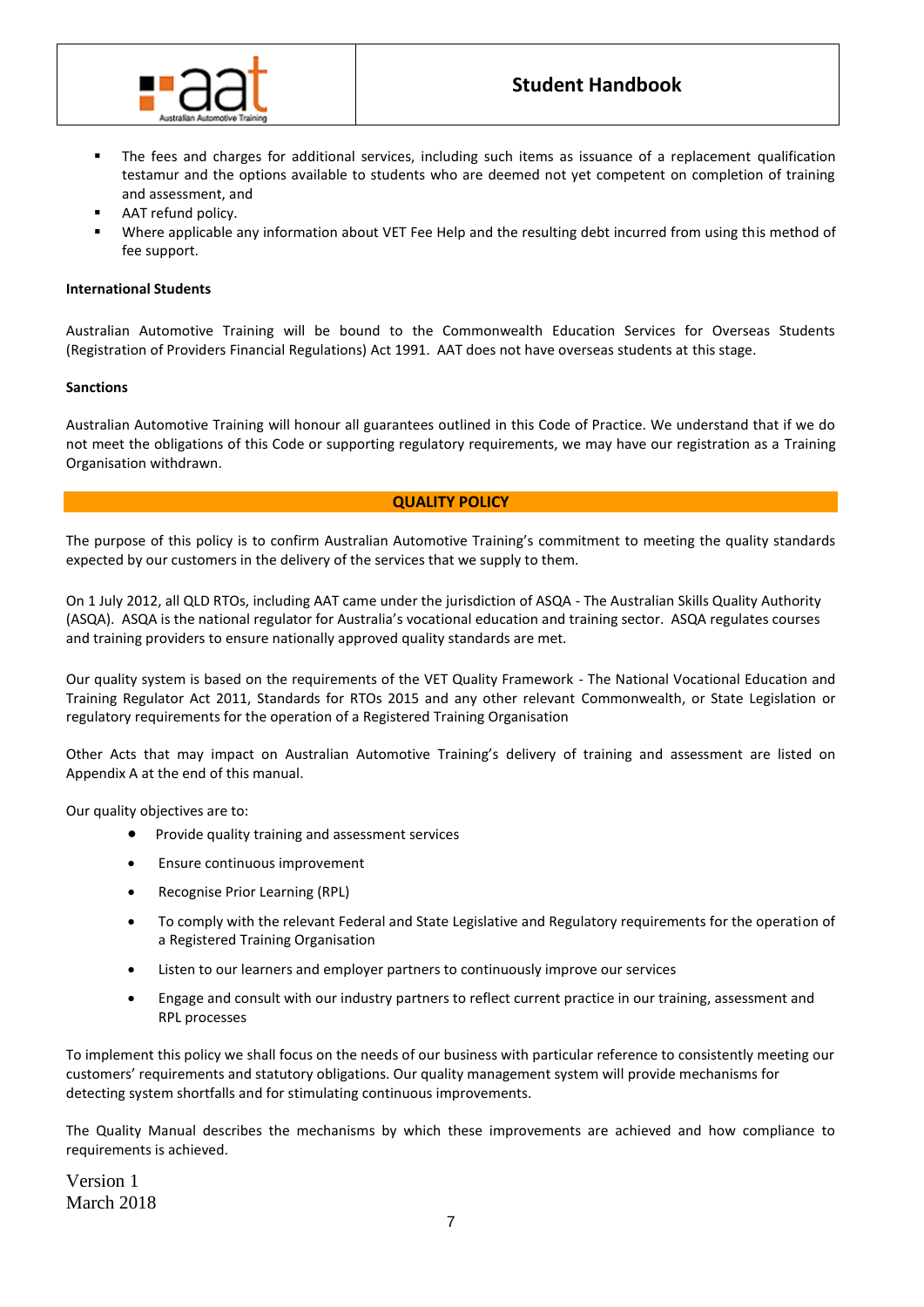

Australian Automotive Training has designated the Principal, with direct access to the RTO's Chief Executives, who has defined responsibility and authority to:

- 1. Ensure that AAT complies with the VET Quality Framework The National Vocational Education and Training Regulator Act 2011, Standards for RTOs 2015 and all legislation or regulatory requirements under which it is registered, across all of its operations and in all of its training/assessment activities, including those undertaken by other persons or bodies on its behalf;
- 2. Ensure that AAT provides for examination of documentation and reasonable access to all areas, records (including internal audit reports) and staff as required by the registering body for the purposes of audit;
- 3. Report on compliance with the VET Quality Framework Standards for RTOs 2015, for review and as a basis for improvement;
- 4. Ensure all training and assessment strategies and tools meet the requirements of the Training Package or accredited course and that the strategies are clearly informed by industry consultation.
- 5. Monitor AAT's plan for ongoing systematic validation of assessment practices and judgements that includes for each training product on our scope of registration:
	- a) when assessment validation will occur;
	- b) which training products will be the focus of the validation;
	- c) who will lead and participate in validation activities; and
	- d) how the outcomes of these activities will be documented and acted upon.
- 6. Ensures each training product is validated at least once every five years, with at least 50% of products validated within the first three years of each five year cycle, taking into account the relative risks of all of the training products on our scope of registration, including those risks identified by the VET Regulator.
- 7. Systematically conduct validation activities to confirm assessment judgements are being made correctly. Validation will be undertaken via a valid sampling approach to allow a reasonable inference to be made that assessment judgements have been valid overall.

Validators will be independent of delivery and assessment of the training product being validated and the assessment judgements being considered to maintain professional distance and integrity. People involved in validation must have:

- appropriate vocational competencies
- current industry skills and knowledge
- an appropriate training and assessment qualification or assessor skill set, and
- current knowledge and skills in vocational teaching and learning.
- 8. Apply to the State or Territory registering body that has registered it for any extension to scope of registration;
- 9. Provide details, upon the request of the registering body of all operations within its scope of registration including operations in other States or Territories and outside Australia;
- 10. Advise the registering body that AAT has commenced operations in any other State or Territory within 21 days of commencing the interstate operations; and
- 11. Provide the National VET Regulator (ASQA) with accurate and timely information regarding registration and compliance (including major changes to AAT system or staffing profile, relocation of AAT, financial difficulties and transfer of client records).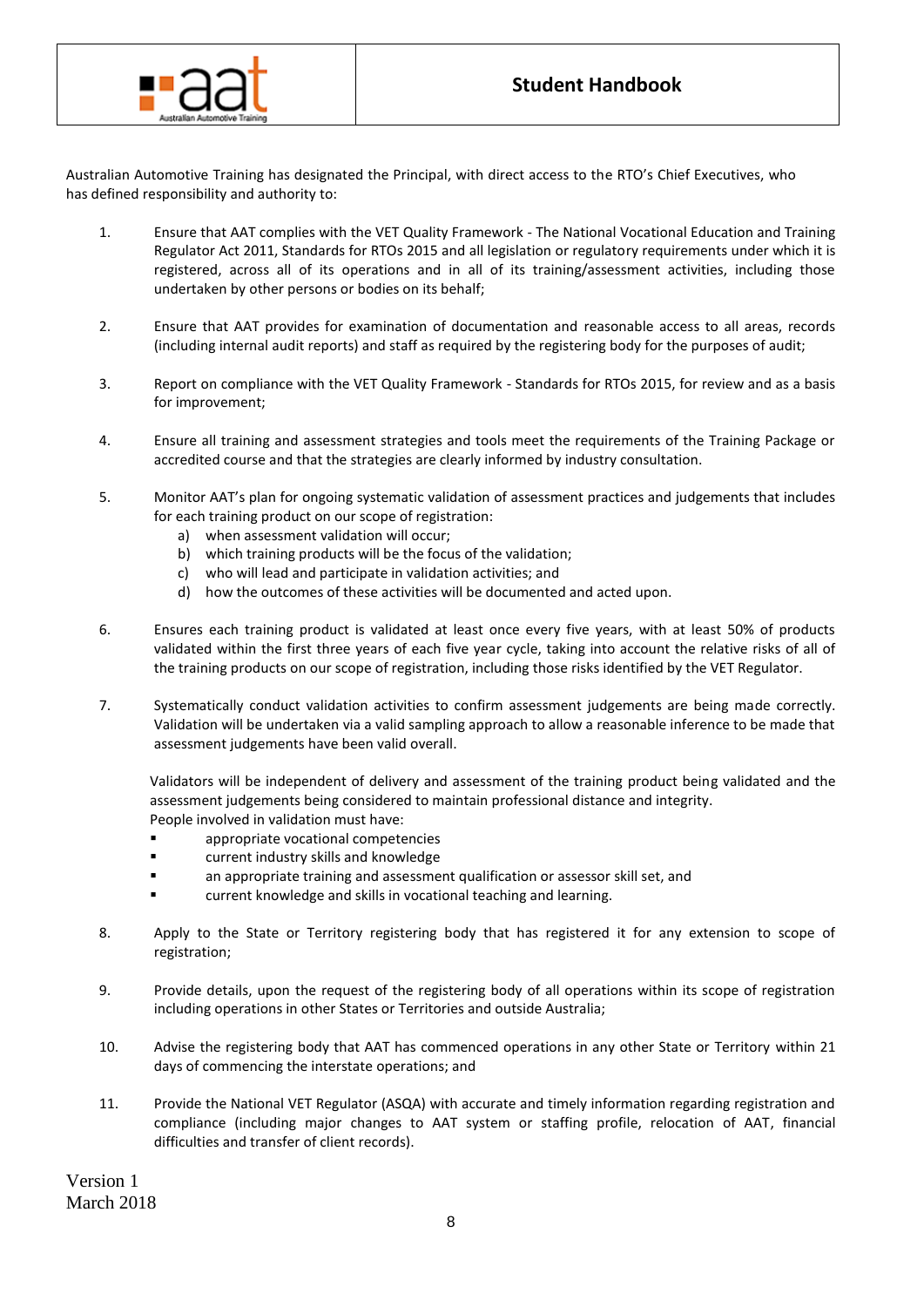

- 12. Maintain a current scope of registration and ensure that AAT delivers the most current and up to date training products.
- 13. Ensure that AAT has current endorsed or accredited training products on their scope of registration at all times.
- 14. Ensure that the scope of registration remains up to date at all times by applying for registration for another accredited course or training package which has current accreditation or endorsement if the accreditation of a course delivered by AAT expires or a training package delivered by AAT becomes superseded.
- 15. Ensure that where AAT delivers an accredited course or qualification, that AAT upgrade to qualifications and competencies within a corresponding national training package within six months and no later than twelve months of one being endorsed and available.
- 16. Ensure that AAT upgrades to any revised edition of a training package in line with the training package requirements and transitional arrangements or an accredited course as directed the National VET Regulator (ASQA).
- 17. Ensure that the AAT transition to training package qualifications occurs within six months and no later than twelve months of the publication of any relevant new training package in accordance national vocational education and training policy.
- 18. Ensure that AAT maintains current training package qualifications by monitoring the review of any relevant Training Packages and when a package is reviewed, endorsed and released, and the original package becomes superseded, implement the reviewed training package within six months and no later than twelve months of the date of its release and publication by the Industry Skills Council or other representative industry training body.
- 19. Ensure that when AAT applies for registration for any course or qualification, that the application is for the most up to date and current qualification or course.
- 20. Ensure that AAT continues to cooperate with the registering body in all aspects of its operations.
- 21. Ensure that all RTO records are maintained according to prescribed procedures and that reporting to the registering authority occurs at prescribed times
- 22. Ensuring all eligible students have a Student Identifier and verifying with the Registrar, a Student Identifier provided to it by an individual before using that Student Identifier for any purpose.

AAT has designated the Director (or their authorised representative) with defined responsibility and authority to:

- i) Ensure financial viability is maintained through sound business planning processes and continuing to have AAT accounts certified by a qualified accountant to Australian Accounting Standards annually.
- ii) Ensure that the RTO complies with its financial management policies;
- iii) Monitor and report on compliance with its financial management policies and procedures, for review and as a basis for improvement; and
- iv) When requested by the National VET Regulator (ASQA) AAT will participate in Financial Viability Risk Assessments to prove that AAT is in a sound financial position to meet its scope of registration and scale of operations.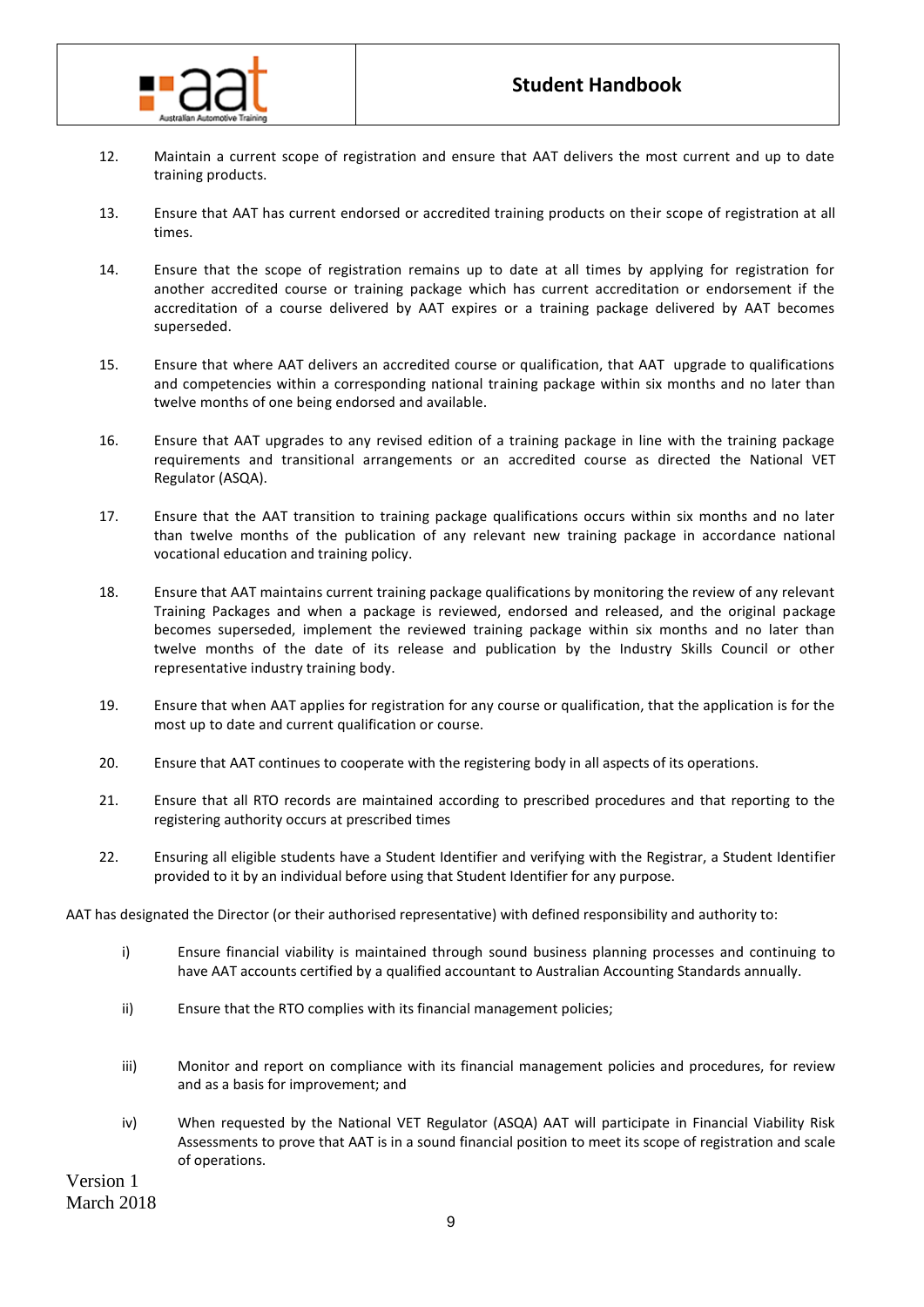

### **COURSE ADMISSION POLICY**

<span id="page-9-0"></span>All potential course participants are encouraged to check the units of competency in the course/ qualification to ensure they understand the performance requirements prior to enrolment. If there is some doubt as to the requirements or outcomes of a course, please ask Australian Automotive Training for assistance in clarifying the suitability of the course to your skill development requirements.

The training costs and fees associated with the courses offered by Australian Automotive Training are outlined in this Handbook and are provided to the applicant at the time an initial inquiry is made. This cost is also declared on the enrolment form.

### **ISSUING QUALIFICATIONS POLICY**

<span id="page-9-1"></span>On completion of an individual unit of competency contained within an accredited course or nationally recognised training package qualification, participants will be issued with a Statement of Attainment. A Statement of Attainment is provided in recognition that the participant has successfully completed part of a course or qualification. A Statement of Attainment can be used to gain a credit for the competency(s) with Australian Automotive Training, or another registered training provider either within the state of Queensland or interstate, should the participant wish to complete the course at a later time.

### **Issuing of qualifications on completion of course**

The purpose of this policy is to confirm that on successful completion of a course or nationally recognised training package qualification, within 30 days of completion participants will be awarded with the approved qualification (Certificate or Statement of Attainment) outlined on the relevant course information. A list of all units of competency completed will be included on, or attached to the qualification.

A Statement of Attainment is provided in recognition that the participant has successfully completed part of a course or qualification. The statement will be awarded within 30 days of completion.

Australian Automotive Training will only issue a Statement of Attainment or qualification for a course that it is registered to deliver.

Australian Automotive Training will issue AQF certification documentation only to a learner whom it has assessed as meeting the requirements of the training product as specified in the relevant training package or VET accredited course.

All AQF certification documentation issued by Australian Automotive Training will meet the requirements of quality *Procedure 20 'issuing AQF qualifications'.*

Australian Automotive Training will issue AQF certification documentation to a learner within 30 calendar days of the learner being assessed as meeting the requirements of the training product if the training program in which the learner is enrolled is complete, and providing all agreed fees the learner owes to the RTO have been paid.

Australian Automotive Training accepts and provides credit to learners for units of competency and/or modules (unless licensing or regulatory requirements prevent this) where these are evidenced by:

- a) AQF certification documentation issued by any other RTO or AQF authorised issuing organisation; or
- b) authenticated VET transcripts issued by the Registrar.

The required reports to National VET Regulator (ASQA) on the attainment of units of competency and qualifications will be forwarded on or before the due reporting date of each year.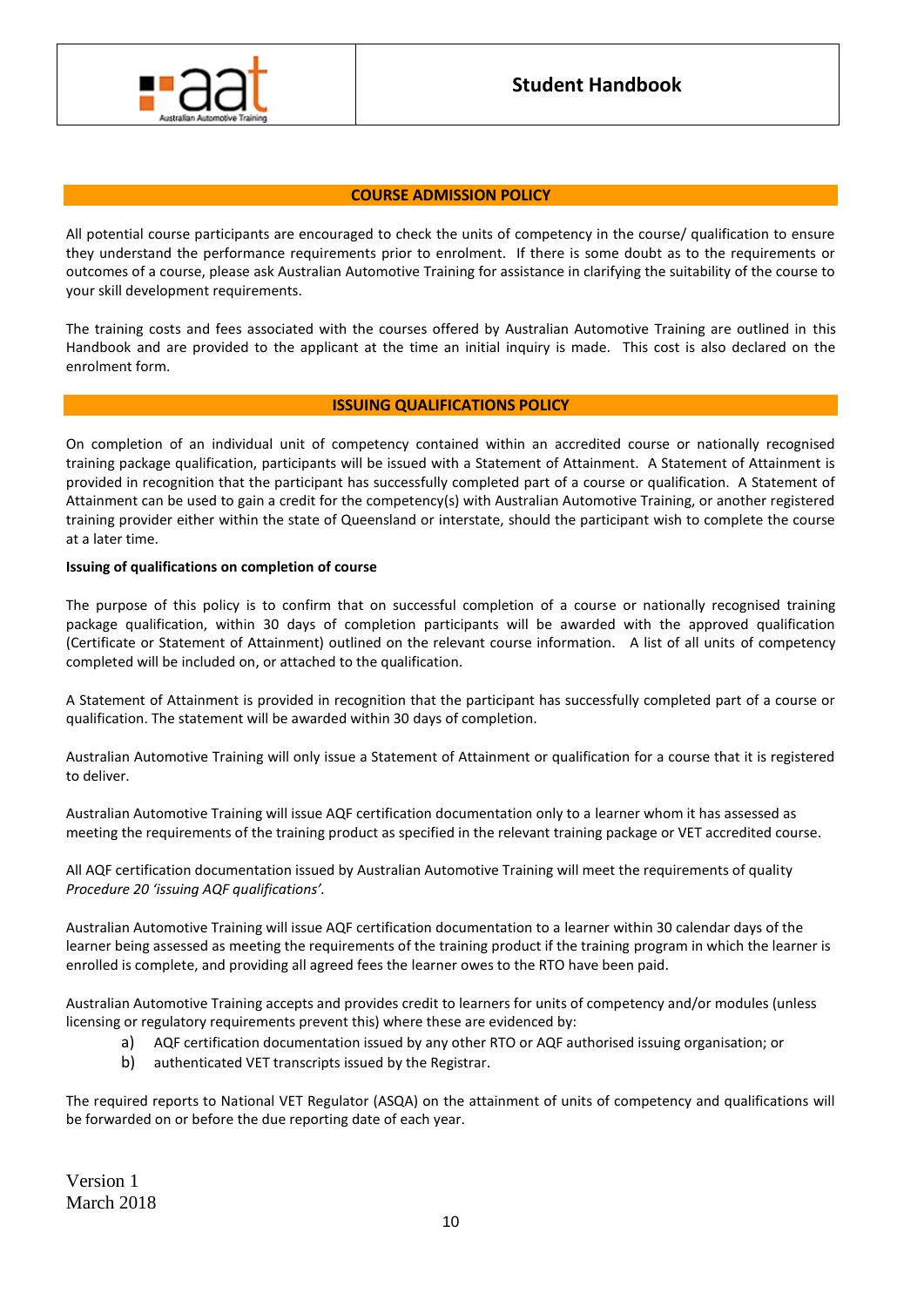

### **National Recognition Policy**

To maintain the integrity and national recognition of training products, AQF certification must be consistent in presentation and RTOs must accept the certification issued by other RTOs.

This is the purpose of nationally agreed requirements about the nature of certification content and presentation and maintenance. Learner needs should be met through timely issuance of AQF certification documentation and access to their records.

RTOs are not obliged to issue any certification that would be entirely comprised of units or modules completed at another RTO or RTOs.

This policy is to confirm that National Recognition is available to any student enrolling with AAT.

National recognition applies nationally and means the recognition and acceptance by a Registered Training Organisation (RTO), of Australian Qualifications Framework Qualifications and Statements of Attainment issued by other RTO's. This procedure enables individuals to receive credit for their achievements.

This means credit towards a qualification is granted to students on the basis of outcomes gained by the student through participation in courses or training packages with another Registered Training Provider.

All applications for National Recognition (Credit) will be processed within 21 days of receipt of a completed National Recognition application form.

All qualifications, not issued by AAT, will be verified and decisions will be supplied in writing to the student.

### **CREDIT POLICY**

<span id="page-10-0"></span>For fee for service students, Australian Automotive Training is committed to the provision of a fair and equitable policy for the terms of credit and refund of course enrolment fees. The scope of this policy includes the provision of all training programs provided by Australian Automotive Training.

### **FEES**

<span id="page-10-1"></span>Financial Management, the NVR registered training organisation may accept payment of no more than \$1000 from each individual student prior to the commencement of the course. Following course commencement, the NVR registered training organisation may require payment of additional fees in advance from the student but only such that at any given time, the total amount required to be paid which is attributable to tuition or other services yet to be delivered to the student does not exceed \$1500.

AAT offers flexible delivery tailored to individual learner needs. Factors such as RPL and previous experience may affect individual learner's tuition fees. Prior to enrolment, each individual learner will be given the exact fee amount tailored to their needs. This will be written on the trainee induction sheet that you will be asked to sign prior to your commencement. AAT has the unique selling point that we offer you, the learner, face to face training and assessment which means you receive the support and guidance you need to succeed and achieve your desired outcome.

### **Exemptions**

Usually students are required to pay a co-contribution fee. AAT may provide either a partial or full exemption for a student in respect to the co-contribution fee. Please see the [User Choice Policy](https://training.qld.gov.au/site/providers/Documents/pqs/become/user-choice-policy.pdf) for further information on fee exemptions.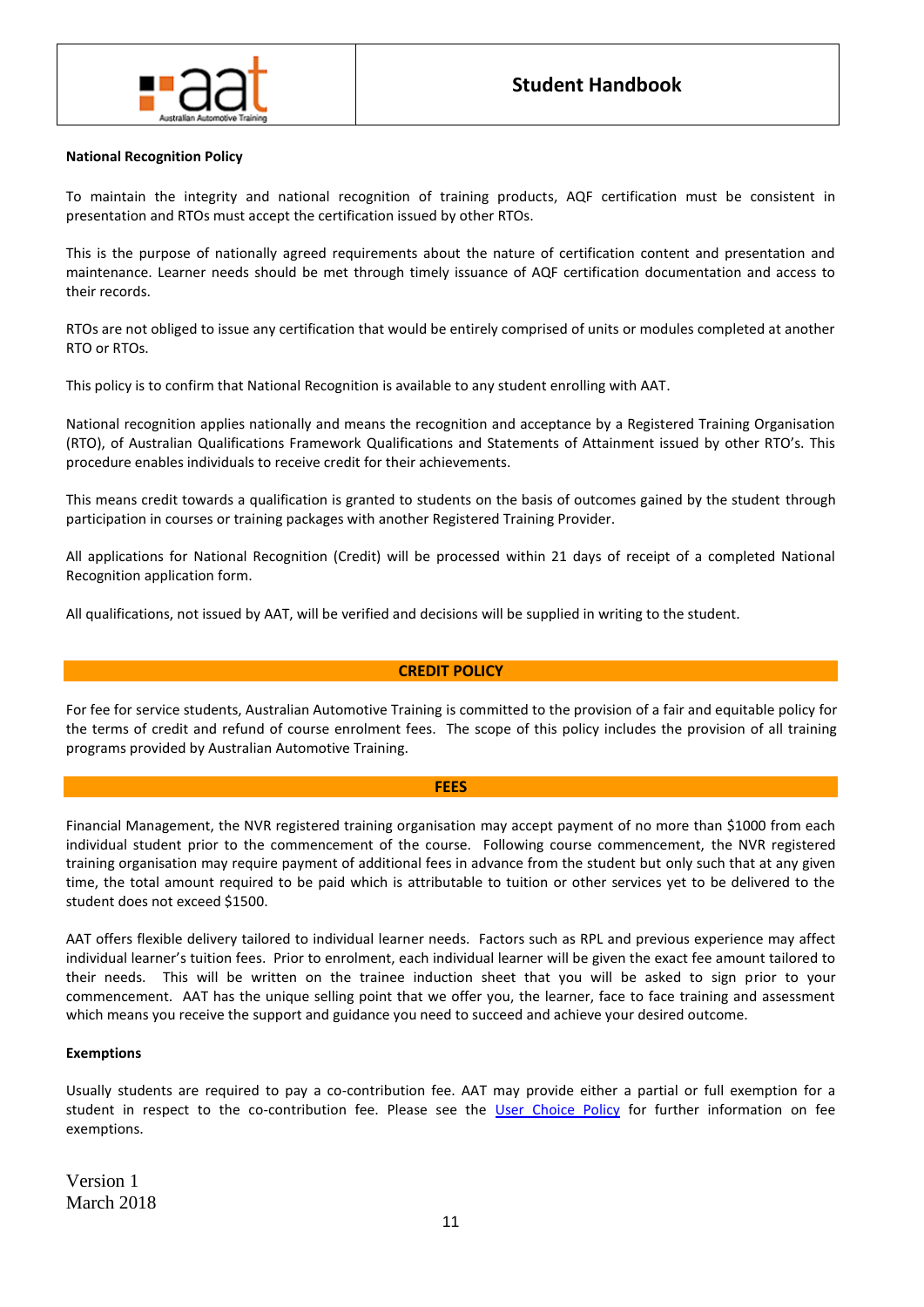

## **Student Handbook**

### **REFUND POLICY**

<span id="page-11-0"></span>A full refund of enrolment fees will be made if a fee for service course is cancelled by Australian Automotive Training for any reason.

An application for refund of fee for service course fees under any other circumstance must be made in writing to Australian Automotive Training. An eighty five percent (85%) refund is available up to ten working days prior to the commencement of the training program. Cancellation of enrolment under these circumstances will incur a fifteen percent (15%) administration fee.

No refund is available where cancellation is made less than ten (10) working days prior to the commencement of a course. However participants will be provided with an option to transfer to a course being offered at an alternate time.

No refund is available where participants leave prior to completing the course. However, should participants wish to finalise incomplete units of competency in a future course, the original fee can be used as a credit towards that course. This offer is available within a 12 month period from the time initial payment is made.

Refunds will be considered on a pro-rata basis for students who fall ill or are injured to the extent that they can no longer undertake the course providing a supporting Medical Certificate is supplied to Australian Automotive Training.

In all other cases, refunds are at the discretion of the Manager, Australian Automotive Training and may be negotiated on an individual case-by-case basis.

### **RECOGNITION OF PRIOR LEARNING POLICY**

<span id="page-11-1"></span>Recognition of Prior Learning is the process that recognises a student's current skills and experience regardless of where and when the learning occurred. Applications for RPL are based on whole competencies.

Students can base their application on any combination of formal or informal training and education, work experience or general life experience.

Australian Automotive Training has a Recognition of Prior Learning (RPL) ENROLMENT form for you to read, which will explain in more detail the brief points below. Please request this at anytime from your trainer/assessor or AAT Management.

Unsuccessful applicants have the right to formally appeal the RPL assessment, through our appeals process.

### **What is Recognition of Prior Learning (RPL)?**

Recognition of Prior Learning is a means of measuring skills acquired through work or life experiences or through qualifications obtained from formal studies or training.

### **Benefits**

If your RPL application is successful you may:

- Finish your course earlier
- Reduce your study load

### **How to apply**

**Step 1**

• Provide information on your skills and experience, using RPL application form.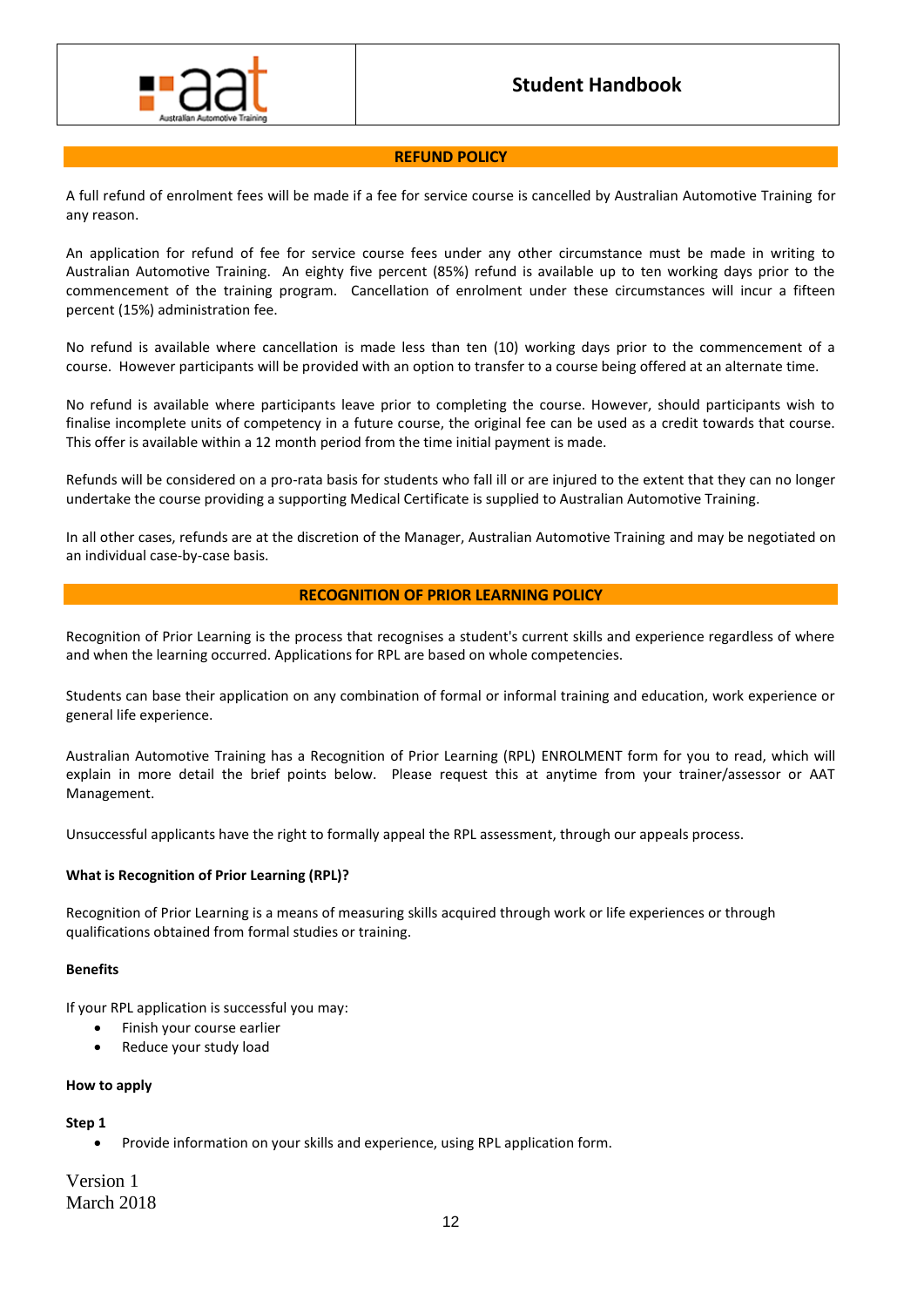

### **Step 2**

• Obtain evidence to support your application e.g. letters of validation from your employer, past academic results, etc. Guidelines for preparing your portfolio of evidence will be discussed with you by your Course Co-ordinator.

If submitting qualifications or similar, the original document(s) must be sighted by the Australian Automotive Training Administration Manager or certified copies attached.

### **Step 3**

• Practical demonstration of your skills.

### **Some hints and tips for you**

- 1. Be prepared to talk about your job roles and your work history. Bring a resume or jot down a few points about where you have worked, either paid or unpaid, and what you did there.
- 2. Bring your position description and any performance appraisals you have from any business offices or facilities you have worked in.
- 3. Consider the possibilities for workplace contact. Are you in a workplace that is supporting your goal to get qualified? Would you feel comfortable to have the assessor contact your workplace or previous workplaces so your skills can be validated?
- 4. Think about who can confirm your skill level. Think about current or recent supervisors who have seen you work in the past 18 months and will be able to confirm your skills. The assessor will need to contact them. You may also have community contacts or even clients themselves who can vouch for your skill level.
- 5. Collect any certificates from in-house training or formal training you have done in the past.

### **RPL decisions**

### 1. Request granted

- Application accepted and prior learning recognised.
- Study requirements may be reduced if this decision is made.
- 2. Request for partial exemption granted
	- Your prior learning does not totally match the competency content in the course.
	- You may be required to complete an assignment, or undertake alternative study to gain recognition for the complete unit of competency.
- 3. Request denied
	- Your prior learning has not been recognised as relevant to the course.
	- The usual study requirements of the course must be completed.

### **RPL notification**

You will be formally notified of the outcome of your RPL application your trainer/assessor or by the Australian Automotive Training Manager.

### **RPL appeal process**

If you are dissatisfied with the level of credit obtained, discuss the assessment with your trainer/assessor. If you are still dissatisfied, please contact the General Manager Australian Automotive Training within seven days of receipt of the RPL notification and request a review of the decision. The General Manager's decision will be final. No further appeals are possible.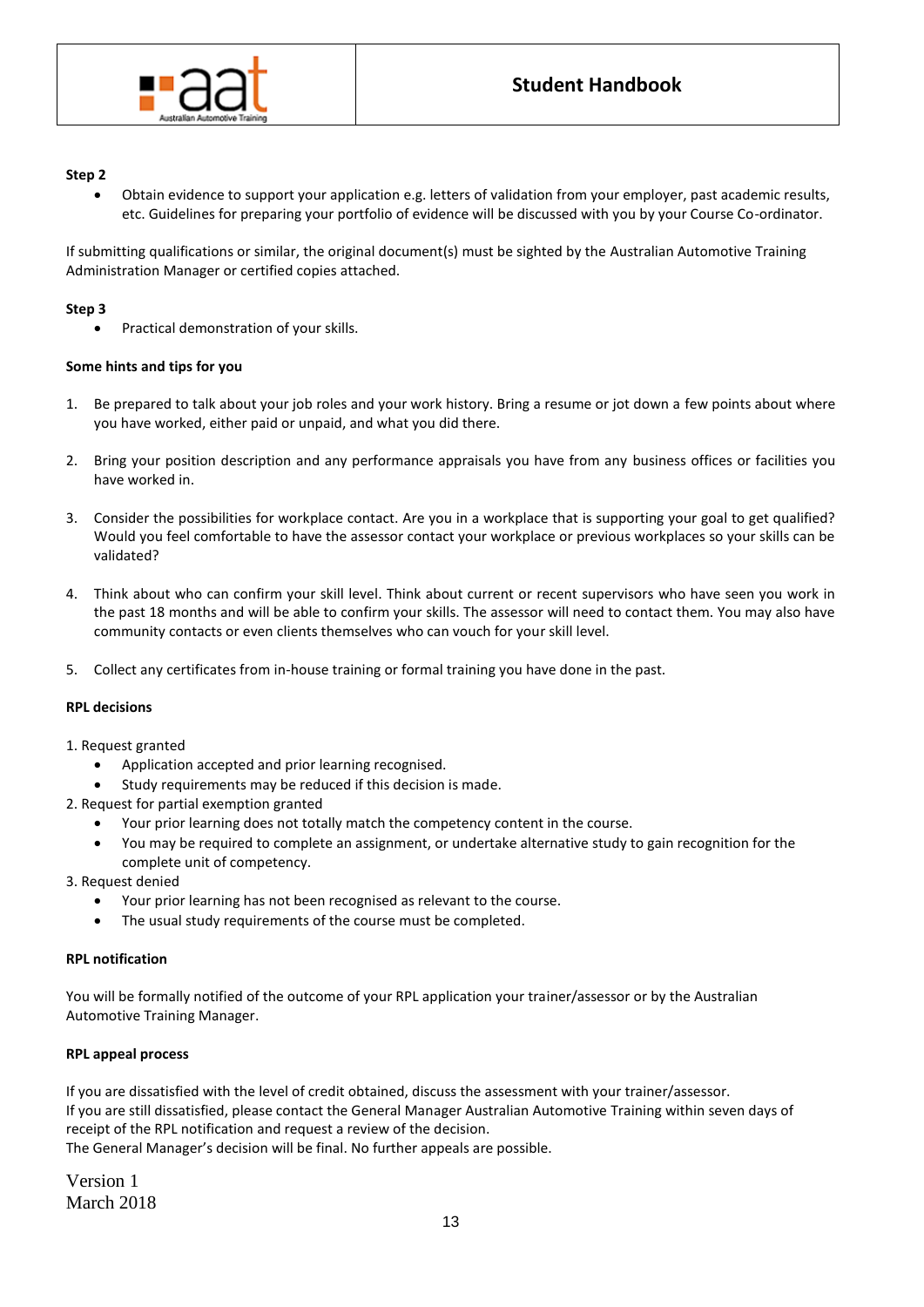

### **RPL fee**

RPL fees are negotiated on an individual basis depending on your level of RPL. Please speak directly to your trainer/assessor for exact fees.

### **COMPLAINTS AND APPEALS PROCEDURES**

<span id="page-13-0"></span>The following procedure explains how we ensure any complaint or appeal is dealt with in a fair and timely manner.

### **Appeal process**

A participant enrolled in a course, who is seeking to appeal against an **academic decision** or other procedural matter, will be given the opportunity to present their case. The appellant should undertake the following steps:

- 1. In the first instance an informal approach is to be made to the course facilitator with any new evidence or clarification of existing evidence.
- 2. Assessment will be reviewed having due regard to submissions made by the participant.
- 3. Where the participant is still dissatisfied with the decision a request is to be made to Australian Automotive Training, in writing, for a facilitator who has not been involved in the original decision, to review the decision.
- 4. If the participant is dissatisfied with the decision of the reviewing independent facilitators a written notice of appeal may be lodged with Australian Automotive Training, requesting an independent review by an external appeal consultant.

Appeals will be accepted up to fourteen (14) days from the date an assessment result was received. Participants will be notified of the outcome of their appeal in writing within 21 days of a decision being reached.

All appeals received will be recorded for Management Review follow up at the next meeting.

### **Complaint procedure**

A participant enrolled in a course who has a complaint, on any matter, **other than academic decisions,** will be given the opportunity to present their case. The participant should undertake the following steps:

- 1. In the first instance, an informal approach is to be made to the person with whom the participant has the complaint, in order to see if the matter can be resolved in a mutually satisfactory way.
- 2. If the matter is not resolved to the satisfaction of both parties, a request must be made to Australian Automotive Training, in writing, for a facilitator who has not been involved in the complaint, to review the complaint and have the matter resolved.
- 3. If the participant is still dissatisfied, a written notice of complaint may be lodged with Australian Automotive Training requesting an independent review by an external consultant, or appropriate body.
	- A complaint, if not resolved informally, must be lodged in writing no later than (14) days from the date of the incident considered to have caused the complaint.
	- A complaint can be forwarded directly to Australian Automotive Training's Manager by telephone on 07 3380 5226.
	- Any complaint received by the Administration Manager or made directly to Australian Automotive Training office, will be written into the Improvement Log by the Administration Manager.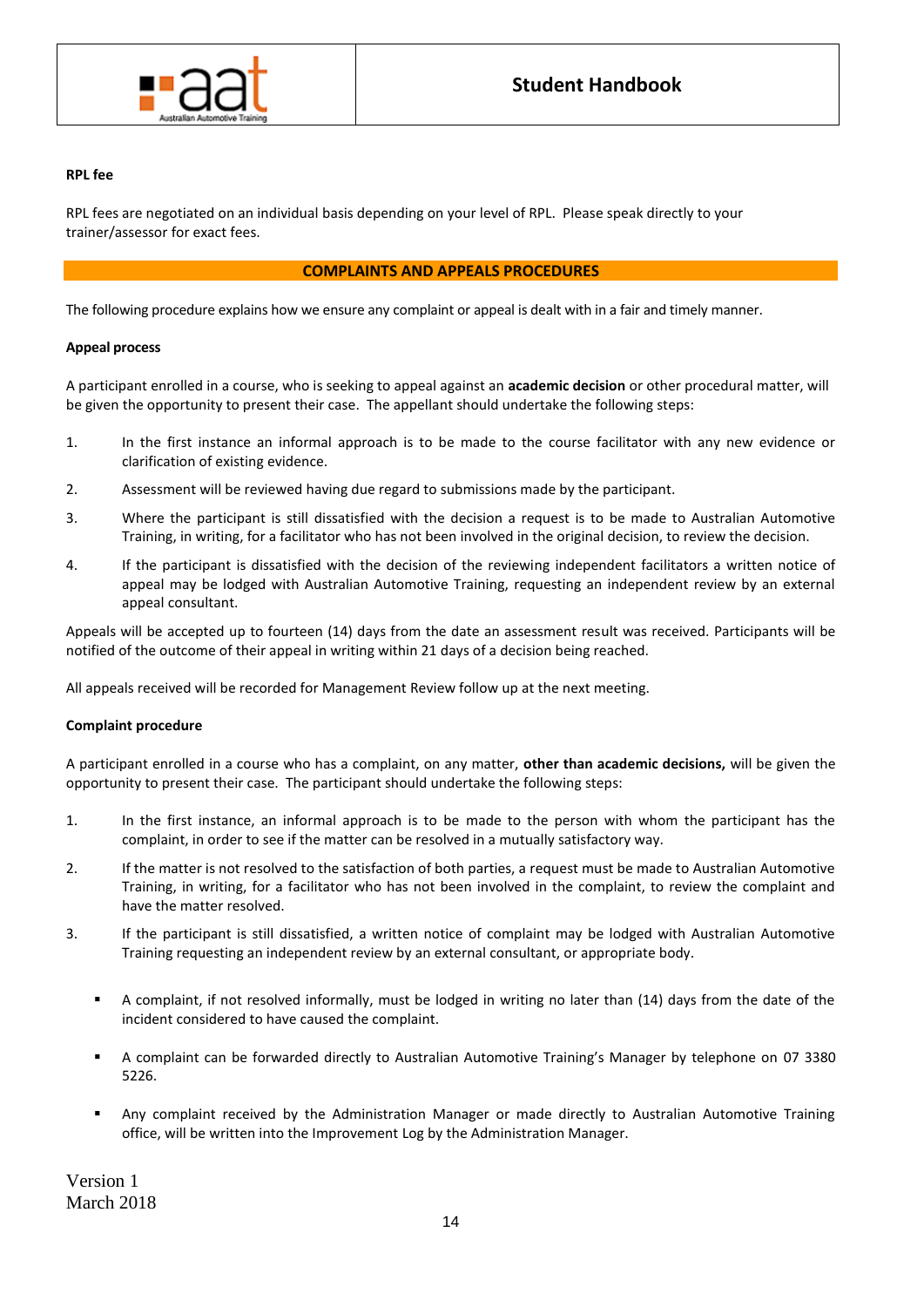

- Where possible the complaint will be dealt with immediately by the Administration Manager. In all other cases the complaint will be referred to the RTO General Manager.
- All complaints will be dealt with within 21 days of receipt of the written details. A written response, advising of the outcome of the complaint, will be provided.
- All complaints will be recorded on an Improvement Log for Management Review follow up at the next meeting. Improvement Logs will be dealt with as detailed in the improvement procedure.

4. External consultant appeals

- Mutual agreement is to be reached between Australian Automotive Training and the relevant participant regarding the external consultant to be engaged for use in the external appeal process. Consultants engaged to conduct the appeal process are to hold recognised qualifications that meet the human resource requirements for the relevant course.
- Where participants wish to use an external consultant who is not approved by Australian Automotive Training they are responsible for the payment of all costs associated with the use of the external consultant in the appeal process.

5. Appeal decisions

All assessment action will be suspended pending determination of the appeal process. All decisions will be immediately communicated to participants and, subject to the provisions of the Judicial Review Act 1991, the decision of an external consultant conducting an appeal will be final.

### **RECORDS MANAGEMENT**

### **Privacy and personal information protection in Australian Automotive Training**

When you enrol with Australian Automotive Training you may be assured that the personal information you provide is protected under the Privacy and Personal Information Protection Act 1998. This Act imposes obligations on Australian Automotive Training in its collection, storage, use and disclosure of your personal information.

We are obliged to tell you the purpose of collecting personal information, who receives this information and where it is held. We must also provide for your ongoing rights to access this information about yourself and make corrections.

We are also obliged to protect your personal and private information and not disclose it without your knowledge and approval. Information we ask you to provide will only be necessary for the purposes of your course enrolment, learning, assessment, and study records.

### **Access to Records**

Students may access their own personal records by submitting a written request to Australian Automotive Training. Within 14 days of receipt, and after verification that the records are for the individual submitting the written request, records will be made available to the student.

Only authorised personnel within Australian Automotive Training may access student records. Trainers and Assessors only have access to records for students for whom they are responsible for either training or conducting assessments. They cannot access any other student records. Administration staff access student records to ensure records are maintained and up to date as required (eg when entering computer data, and preparing or entering information into files for a student, to issue qualifications or in response to a written request by the student for information). The Manager, and DET auditors have access to student records in relation to conducting audits and ensuring records are maintained and stored as required Australian Automotive Training policies and procedures. All authorised personnel are required to ensure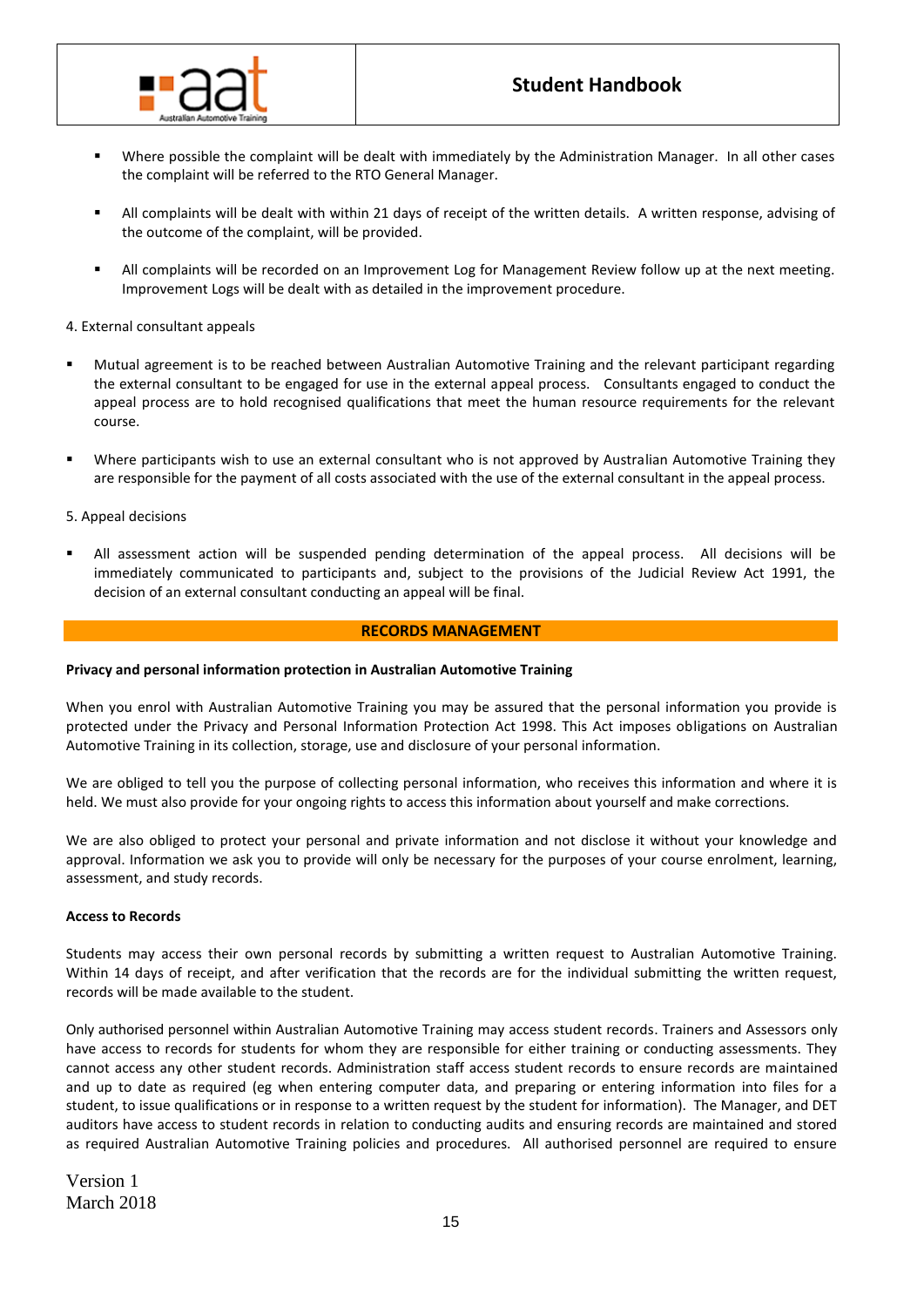

information in kept confidential and is only accessed in the course of their duties. No information is released to any other person without the express written permission of the student.

Should you wish to access your own records, an application should be made in writing to the General Manager Australian Automotive Training.

### **ACCESS, EQUITY AND DIVERSITY POLICY**

<span id="page-15-0"></span>We will ensure that equity principles for all people are implemented through the fair allocation of resources and the right to equality of opportunity without discrimination. We will increase opportunities for people to participate in the vocational education and training (VET) system, and in associated decisions that affect their lives. Appropriate student support services will be provided to maximize the chances of under-represented students achieving positive learning outcomes and placement/employment in their chosen career.

To achieve these aims Australian Automotive Training will:

- Ensure access and equity issues are considered during curriculum development;
- Ensure the requirements of individual learners are accounted for in the strategic and operational planning processes;
- Provide learners with the opportunity to be involved in the planning and decision making processes on matters that affect them;
- Provide flexible training programs and services that are accessible to all people in an environment that is free from harassment;
- Seek to provide access to a broad range of high quality support services that account for the diversity of clients and the needs of people;
- Seek to provide opportunities for all people to achieve outcomes that meet their personal goals;
- Provide access to staff development to assist facilitators.

Australian Automotive Training recognises that fair and equitable access to Vocational Education and Training (VET) can assist all Australians to gain meaningful employment and participate in the economic and social life in their community. This policy is a mechanism to demonstrate Australian Automotive Training's commitment to State and National equity legislation and policy requirements including:

- Disability Discrimination Act (1992) Commonwealth
- Sex Discrimination Act (1984) Commonwealth
- Racial Discrimination Act (1975) Commonwealth
- National Strategy for the Education of Aboriginal & Torres Strait Islander People 1996 - 2002
- Anti Discrimination Act (1991) Queensland
- Multicultural Queensland Policy (1998)

### **Equity**

Equity essentially means 'fairness'. In the VET context it means that people are provided with the opportunity to access, participate and successfully achieve outcomes. AAT will ensure equity across all of its operations by offering equal opportunity, clearly written and explained policies and procedures and listening to learners and key stakeholders for changes required.

### **Diversity**

Diversity recognises that many factors influence the ability of people to participate and succeed in vocational education, training and employment, including: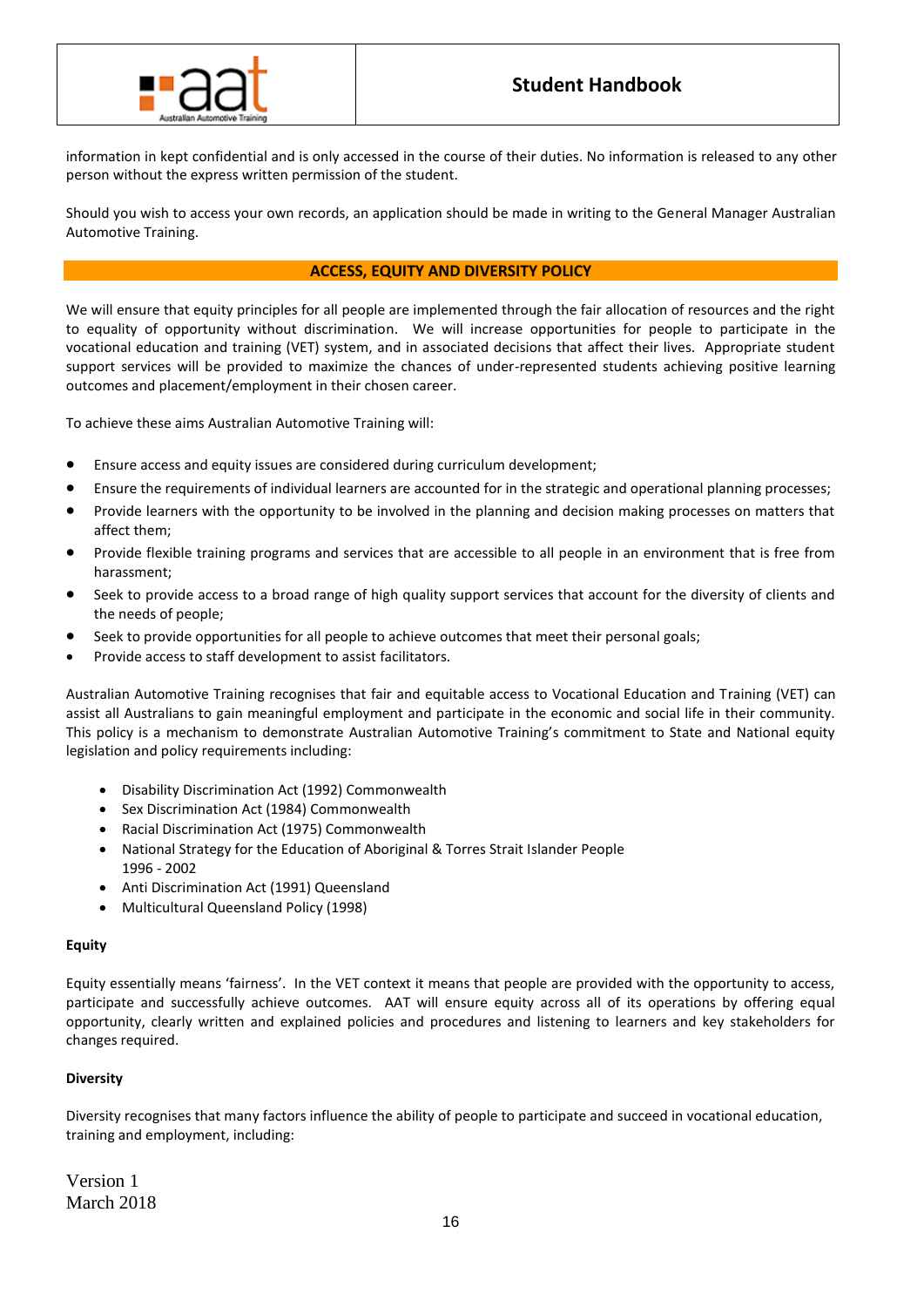

- prior educational experience
- cultural diversity
- language and / or learning styles
- goals and expectations
- motivation
- work and social experiences
- gender
- values and beliefs
- religion
- income
- age
- geographic location

This policy aims to address the requirements of all potential and actual learners, seeking to participate in training with Australian Automotive Training including specific equity groups such as:

- women
- Indigenous Australian peoples
- people with a disability
- people from non-English speaking backgrounds
- people with English literacy and numeracy needs
- residents of rural and remote communities

Beyond these groups, and in recognition of diversity, Australian Automotive Training aims to respond to the needs of the local community for example:

- young and mature age people;
- people in transition from institutions;
- people who are socioeconomically disadvantaged; and
- people with family responsibilities

Implementation of this policy requires equity and diversity considerations to be embedded into all aspects of Australian Automotive Training's planning and operations, evidenced by our extreme flexibility in delivery of training/assessment and RPL.

The diversity of client/learner needs may be addressed through planning areas such as:

- resource allocation;
- support personnel;
- staff training;
- curriculum product development and delivery;
- marketing and promotion; and
- research

Australian Automotive Training will monitor and review its equity performance in order to:

- comply with national and state legislation and policies;
- meet national and state reporting requirements; and
- modify and improve performance to better achieve access, equity and diversity objectives

### **Reasonable adjustment**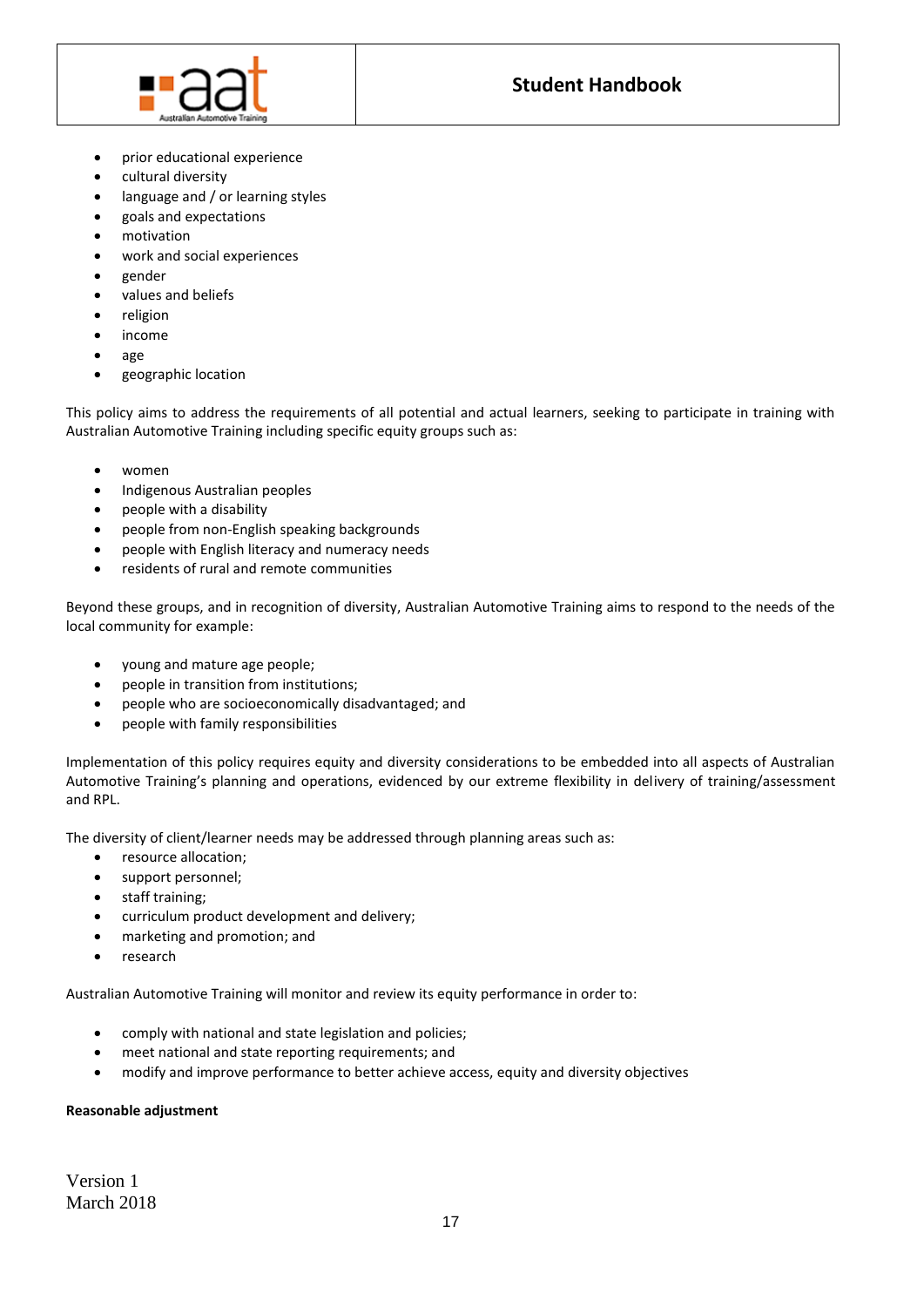

# **Student Handbook**

Social justice embodies the concept of equality of access as people take advantage of the opportunity to enter the education system to gain the skills, knowledge and attitudes they require to function effectively in life and work. Learners in the groups listed below have been shown to experience significant disadvantage in higher education, including vocational education.

- Learners from socio-economically disadvantaged backgrounds
- Learners from a non-English speaking background
- Learners with disabilities
- Learners from rural and/or isolated areas
- Aboriginal and Torres Strait Islander learners
- Women in non-traditional fields of study

The intention is to improve the access, participation, success and retention rates of learners in these six equity groups.

The specific needs of the above groups must be considered during course development. Trainer/assessors must be as inclusive as possible in the design and delivery of training and assessment, drawing on a wide range of strategies.

Any opportunity to improve the delivery of training and assessment services to any of the groups listed above is to be brought to the attention of management.

Reasonable adjustment refers to measures or actions taken in order to provide a learner the same education and training opportunity as anyone else. For adjustments to be reasonable they need to be appropriate for the particular learner in a particular situation. Reasonable adjustment activities could include:

- Modifying or providing equipment
- Changing assessment procedures
- Including other training delivery modes
- Modifying premises

Adjustments are considered 'reasonable' if they do not impose an unjustifiable hardship on a training provider or employer. When assessing people with special needs, assessors are encouraged to apply good practice assessment methods with sensitivity and flexibility.

### **ANTI-DISCRIMINATION & SEXUAL HARASSMENT POLICY**

### <span id="page-17-0"></span>**Anti-Discrimination**

It is the policy of Australian Automotive Training to ensure that the Anti-Discrimination Acts of the State Government and Discrimination Acts of the Federal Government are adhered to. These acts include, but are not limited to, the Federal Government Racial Discrimination, Human Rights and Equal Employment Opportunity (EEO) and Sex Discrimination Acts. Also included is the Queensland Government Anti-Discrimination Act, which deals with all the foregoing Federal Acts.

Australian Automotive Training is an equal opportunity employer. All appointments are made on their merits, without regard to race, age, sex, marital status or any other factor not applicable to the position. Employees are valued according to how well they perform their duties, their ability and enthusiasm to maintain Organisational standards or service.

The Organisation does not tolerate any form of discrimination. All persons on site (including visitors) have the right to an environment free of discrimination and harassment.

### **Sexual Harassment**

The policy of Australian Automotive Training is that sexual harassment is an unacceptable form of behaviour, which will not be tolerated under any circumstances. We believe that all persons on site (including visitors) have the right to an environment free of intimidation and sexual harassment.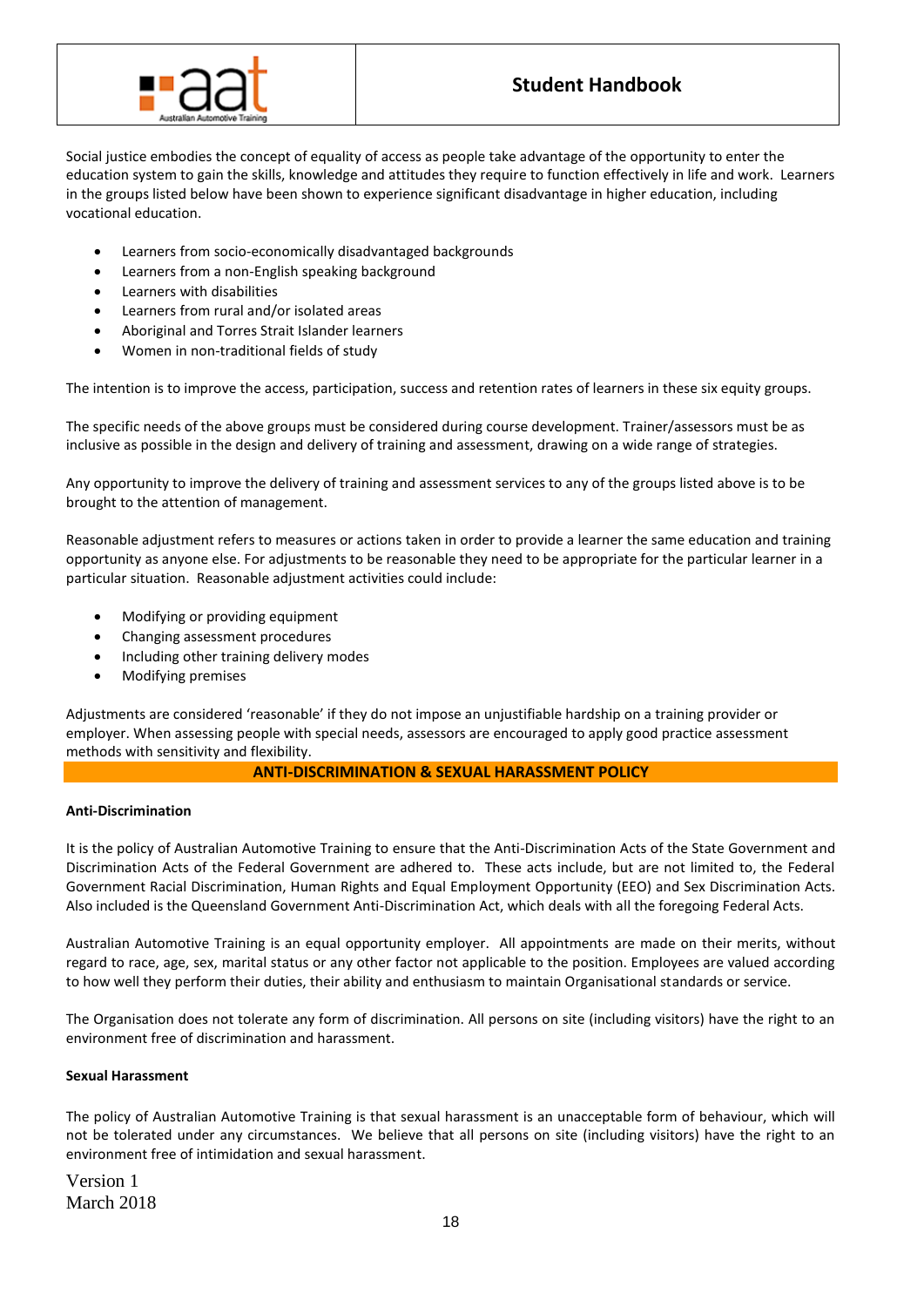

Sexual harassment may cause the loss of trained and talented employees and damage staff morale and productivity.

Under the Queensland Anti-Discrimination Act and the Federal Sex Discrimination Act, sexual harassment is against the law.

All Australian Automotive Training employees must ensure that all persons on site (including visitors) are treated equitably and are not subject to sexual harassment. They must also ensure that people, who make complaints, or act as witnesses, are not victimised in any way.

### **What is Discrimination?**

Discrimination occurs when someone is treated unfavourably because of one of their personal characteristics. Discrimination may involve:

- Offensive "jokes" or comments about another worker's racial or ethnic background, sex, sexual preference, age, disability or physical appearance;
- Display of pictures or posters which are offensive or derogatory;
- Expressive negative stereotypes of particular groups, e.g. "married women shouldn't be working".
- Judging someone on their political or religious beliefs rather than their work performance.
- Using stereotypes or assumptions to guide decision making about a person's career;
- Undermining a person's authority or work performance due to dislikes of one or more of their personal characteristics.

### **What is Sexual Harassment?**

Sexual harassment is any form of sexual attention that is unwelcome. It may be unwelcome touching or other physical contact, remarks with sexual connotations, smutty jokes, requests for sexual favours, leering or the display of offensive material.

Sexual harassment can be a single incident, it depends on the circumstances. Obviously some actions or remarks are so offensive that they constitute sexual harassment in themselves, even if they are not repeated.

Other single incidents, such as an unwanted invitation out or compliment, may not constitute harassment if they are not repeated.

There is not onus on the person being harassed to say he/she finds the conduct objectionable. Many people find it difficult to speak up. All students are responsible for their own behaviour. If you think the behaviour may offend, then don't do it.

If another person's behaviour towards you is sexual in nature and makes you feel frightened, offended, angry or humiliated, then you are being harassed. Sexual harassment can happen to anyone, regardless of his or her sex or age.

Sexual harassment does not apply to normal friendships or relationships based on mutual attraction. The attention must be unwarranted for it to be harassment.

Australian Automotive Training will not tolerate discrimination or harassment. Australian Automotive Training will seriously and confidentially investigate each complaint of discrimination or harassment received. Any person who is proven to have discriminated or harassed another student of Australian Automotive Training may face disciplinary measures. Likewise, disciplinary action may be taken against any person who victimizes a person involved in making a complaint.

### **What to do if you are Discriminated Against or Sexually Harassed**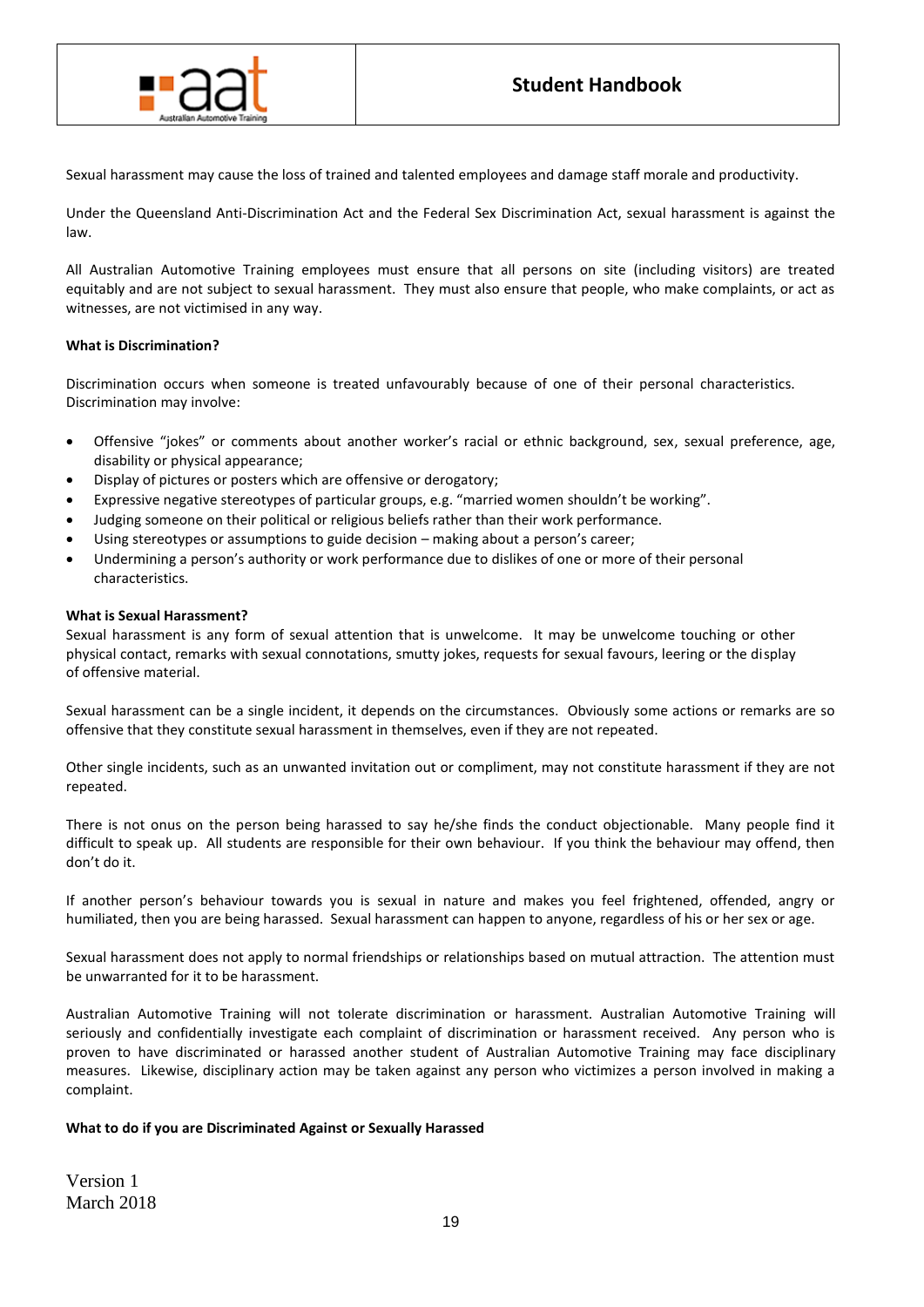

You have the right to feel safe and to have full opportunity to achieve your potential in your study. Don't let harassment interfere with your life. If you are being harassed seek help immediately.

There are several options. Choose the course of action you feel most comfortable with. Do not ignore discrimination or sexual harassment, thinking it will go away – often discrimination just gets worse and silence may give the impression that discrimination or sexual harassment is acceptable. You may:

- Tell the person they are making you uncomfortable and ask them to stop.
- Make a complaint to one of the staff from Australian Automotive Training.
- Or
- Make a complaint under Anti-Discrimination Legislation to the

Anti-Discrimination Commission Queensland:

| <b>Street address</b><br>Level 17<br>53 Albert Street,<br><b>Brisbane</b><br>(cnr Albert and Margaret Streets)<br>near the City Botanic Gardens) | <b>Postal address</b><br>City East Post Shop<br>PO Box 15565<br>City East QLD 4002. |
|--------------------------------------------------------------------------------------------------------------------------------------------------|-------------------------------------------------------------------------------------|
| <b>Office hours:</b> 9am to 5pm Monday to Friday<br><b>Contact details</b><br>Telephone: 1300 130 670 (Toll Free)<br>TTY: 1300 130 680           |                                                                                     |
| Fax (07)3247 0960                                                                                                                                |                                                                                     |

### **HEALTH & SAFETY POLICY**

### <span id="page-19-0"></span>**Workplace Health & Safety Responsibilities:**

Students have an obligation under the Workplace Health and Safety (WH&S) Act 2011.

- Students MUST NOT act in a manner which endangers the health and safety of themselves or any other person while at a course being run by Australian Automotive Training.
- Students MUST carry out safety directions given by members of Australian Automotive Training;
- Students MUST NOT wilfully or recklessly interfere with anything provided in the interests of health and safety at Australian Automotive Training.

**NOTE***: Students who do not comply with these legal requirements are in breach of the WH&S Act and can be fined under its legislative requirements. Such persons are also in breach of the Student Rules and can face disciplinary action.*

### **STUDENT SUPPORT SERVICES POLICY**

<span id="page-19-1"></span>AAT will determine the support needs of individual learners and provides access to the educational and support services necessary for the individual learner to meet the requirements of the training product as specified in training packages or VET accredited courses.

AAT will systematically assess training and learning support needs to identify and provide access to appropriate support services, ensuring the necessary services are provided for participants, so learners will have every reasonable opportunity to complete their training program. Training, assessment and learning support services provided to each client will be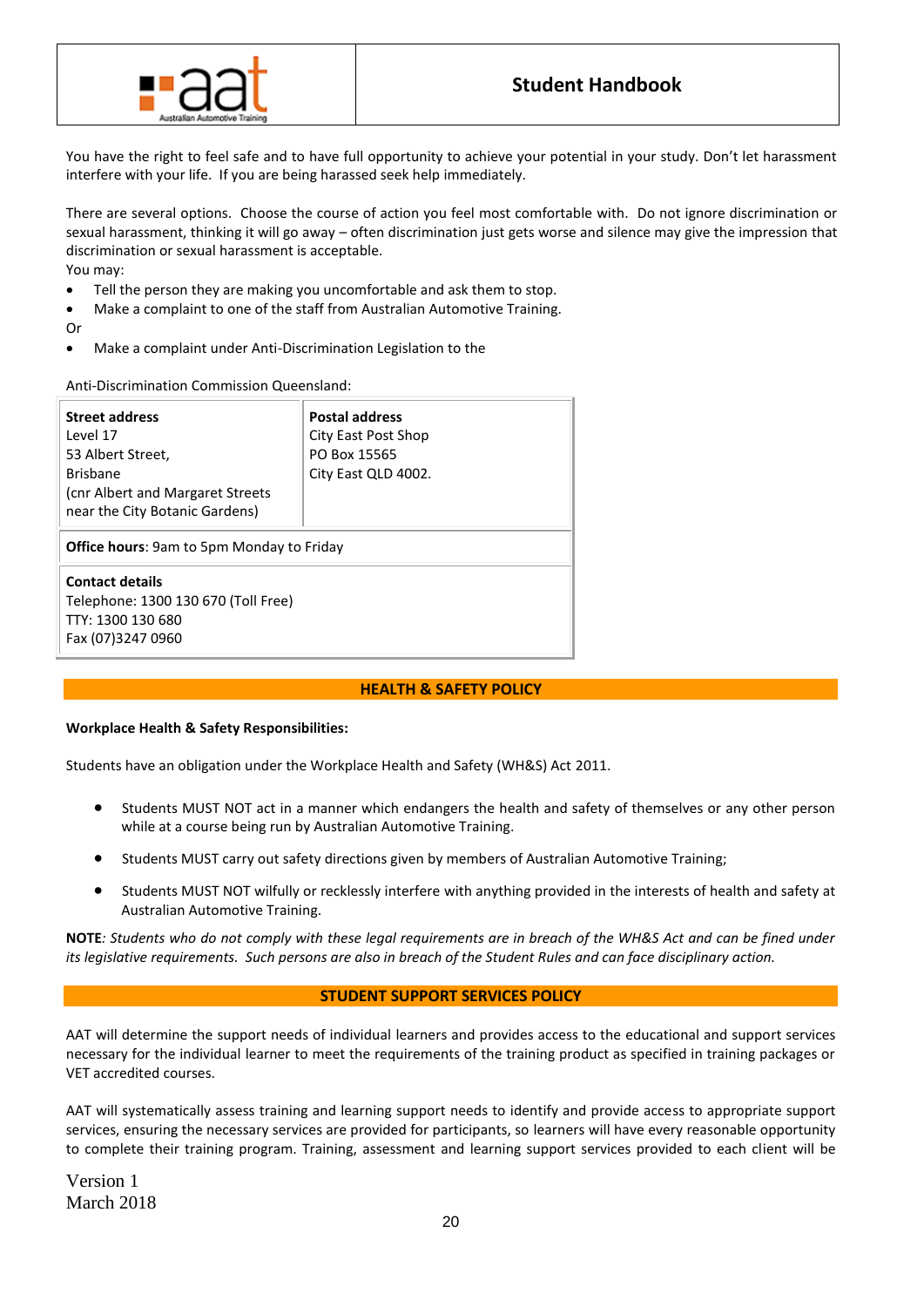

relevant to and reflective of the training and assessment strategy/s which relate to the individual learner's learning program pathway.

Students with Language, Literacy and Numeracy problems, or a disability, and people from a non-English speaking background are encouraged to pursue their vocational education and training goals through participation in the programs offered by AAT.

AAT has a commitment to providing equity in training for all identified groups. Ensuring equity in training for women and the elimination of discrimination against women students in vocational education and training is a priority.

In addition to client support AAT provides some welfare and guidance assistance. This is more specialised and has a broader range than client support. Where appropriate, AAT will provide initial support and guidance. However, personal and social issues will be referred to trained professionals as required.

### **Adult English Language, Literacy and Numeracy**:

**TAFE Queensland Language & Literacy Services** Phone: 3234 1666 Or contact your nearest TAFE Institute.

### **STUDENT RULES**

<span id="page-20-0"></span>Australian Automotive Training aims to provide students with the opportunity to study, learn and develop skills in a safe and supportive educational and social environment. As a student you will have rights and responsibilities.

<span id="page-20-1"></span>When you sign your enrolment form, you agree to follow Australian Automotive Training Student Rules.

### **STUDENT RIGHTS AND RESPONSIBILITIES**

### **Change of Personal Details**

It is your responsibility to notify Australian Automotive Training if you change your name or address after enrolment. This is critical to receive important information from Australian Automotive Training (e.g. Results of Assessments). Please contact AAT by phone, email or mail with any change in your contact details – see page 2 for AAT contact details.

### **Mobile Phones and Pagers**

The staff at Australian Automotive Training make provision for all students/trainees to have equal access to learning opportunities and prohibits behaviour that disrupts the learning of others, prevents staff from performing their duties or interferes with the conduct of classroom operations.

Mobile Phones and Pagers should be turned off before entry into classrooms or any training/assessment environment unless prior arrangements have been made with the trainer or person in charge.

Only in emergencies will permission be given for mobile phones or pagers to be left on in classrooms or any training/assessment environment. Should permission be granted, students/trainees must leave the room to answer calls.

### **Drugs, Alcohol and Articles Considered Dangerous**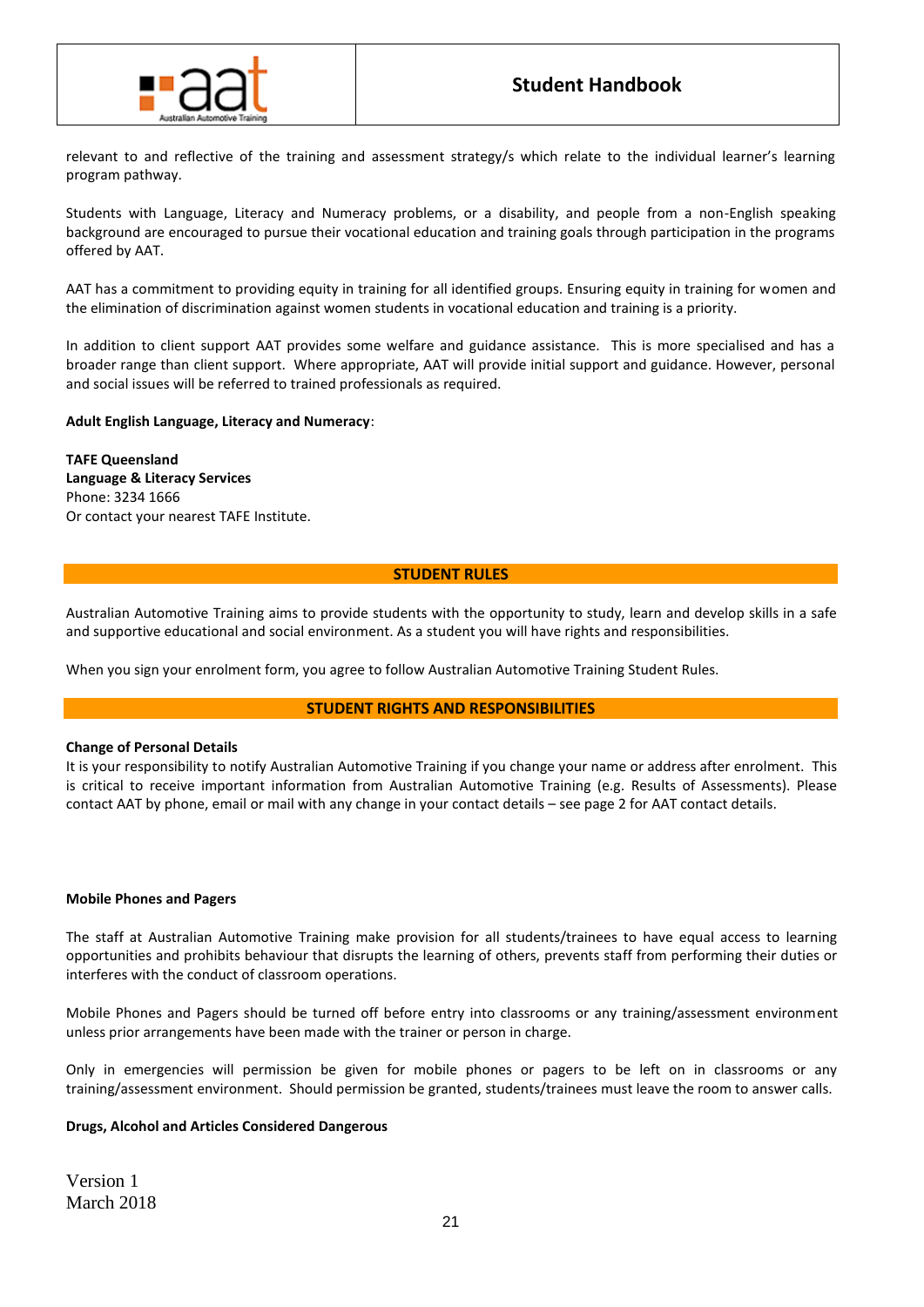

Australian Automotive Training prohibits the use of illegal drugs, the consumption of alcohol, and the possession of prohibited or dangerous articles at any course being run by Australian Automotive Training. The penalties for serious misconduct range from exclusion from Australian Automotive Training courses for a period of time to 'Removal of Academic Privilege'.

### **Examinations / Course Assessments and Results**

You are entitled to sit for your examination/assessment in conditions, which are free of disruption from supervisors and other students, except where the supervisor is conveying information relevant to the conduct of the assessment. If you engage in disorderly, offensive or aggressive conduct towards the supervisor or other students, you can be told to leave the assessment room/area, and may be deemed 'not competent' in the assessment by Australian Automotive Training.

Malpractice is where any action taken by a person gives that person, or another person, an unfair advantage, or disadvantages another person in any assessment situation, including an examination.

If you engage in malpractice, such as copying, using unauthorised notes or aids, or exposing your worked papers so that another student may copy them, you will be liable to disciplinary action. The penalties for malpractice in an assessment range from the issuing of a 'not competent' result in the subject being assessed, to exclusion from Australian Automotive Training courses for a specific period of time.

### **Cheating**

A student/trainee shall not cheat or attempt to cheat in any assessment.

A person whether a student or not, shall not do anything intended to assist any other person sitting an assessment to cheat or otherwise defeat the purpose of the assessment. Where a supervisor believes that a student/trainee is cheating, the student will be instantly informed of such but allowed to finish the assessment. The assessment supervisor is to prepare a written report on the alleged cheating and attach the report to the student's assessment paper. The matter should then be referred to the General Manager for appropriate action as outlined in disciplinary action.

### **Misconduct**

Misconduct of a Student/Trainee is any behaviour which:

- Disrupts the learning of others
- Prevents staff members from performing their duties
- Endangers the health and safety of staff or students/trainees
- Interferes with the conduct of Australian Automotive Training operations

The following examples of behaviour would constitute misconduct if a student/trainee participated in the following:

Vandalism / Theft

- Defaced equipment, furniture or fixtures on premises under the control of Australian Automotive Training
- Was caught stealing

Safety / Hygiene:

- Did not wear appropriate safety clothing or used safety equipment inappropriately
- Refused to follow safety or hygiene regulations

Failure to Comply With Directions: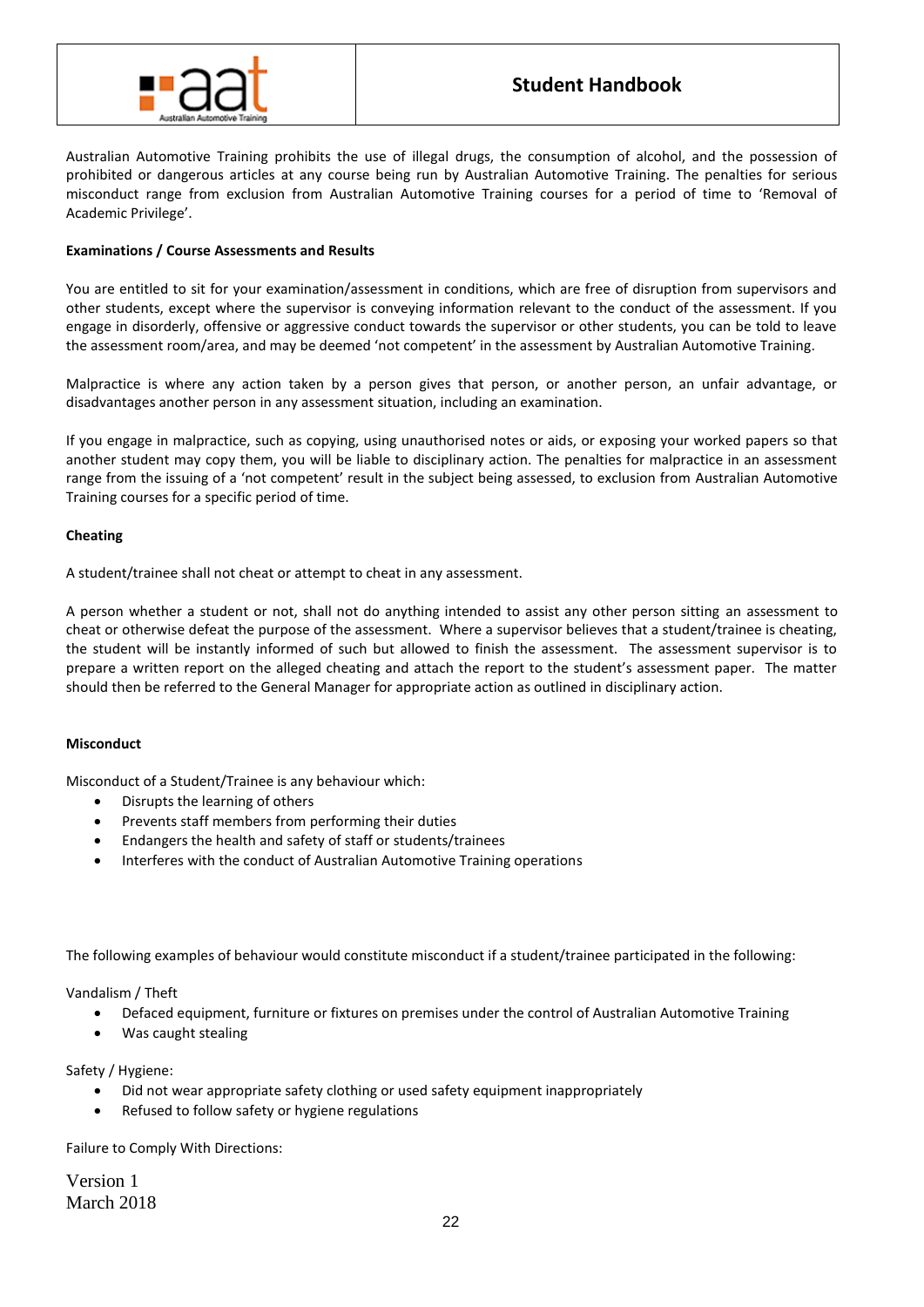

# **Student Handbook**

- Refused to obey emergency procedures
- Smoked a cigarette in a non-smoking designated building
- Refused to obey teacher/supervisor direction when given for safety of class
- Disrupted others learning

### Cheating / Plagiarism:

- Was caught cheating in an assessment/examination
- Plagiarised another person's work

### Verbal Abuse:

- Shouted at a member of staff, student or other person
- Used inappropriate or offensive language, signs or body gestures
- Used language to threaten a member of staff

### Physical abuse:

- Became involved in a physical argument
- Became involved in a behaviour not appropriate to surroundings
- Used physical threatening actions to intimidate or assault another student or a staff member

### Alcohol / Drugs:

- Drinking an alcoholic drink on premises under the control of Australian Automotive Training
- Intoxicated and disorderly on premises under the control of Australian Automotive Training Engaging in the taking or selling of drugs

### Weapons:

- Carried a weapon on their person on premises under the control of Australian Automotive Training
- Used an object as a weapon to threaten or intimidate another person on premises under the control of Australian Automotive Training

### Exposure / Decency:

- Acted in a lewd way
- Engaged in sexual behaviour

### **Misconduct is a disciplinary offence and includes but is not limited to:**

- 1. Wilfully obstructing or disrupting any Australian Automotive Training meeting, activity, class or assessment
- 2. Wilfully carrying out behaviour that may be detrimental to the health and safety of other students/trainees or staff
- 3. Any form of harassment, whether based on gender, race, age, sexual preference or religious belief
- 4. Wilfully damaging, or wrongfully dealing with, any Australian Automotive Training property or the property within premises under the control of Australian Automotive Training personnel
- 5. Assaulting or attempting to assault any person within Australian Automotive Training
- 6. Drunken and disorderly behaviour on premises under the control of Australian Automotive Training
- 7. Cheating and plagiarism
- 8. Making a false representation as to a matter affecting student/trainee status
- 9. Breach any rules relating to conduct of assessment
- 10. Any indictable offence which impinges on Australian Automotive Training operations
- 11. Possession of prohibited or dangerous articles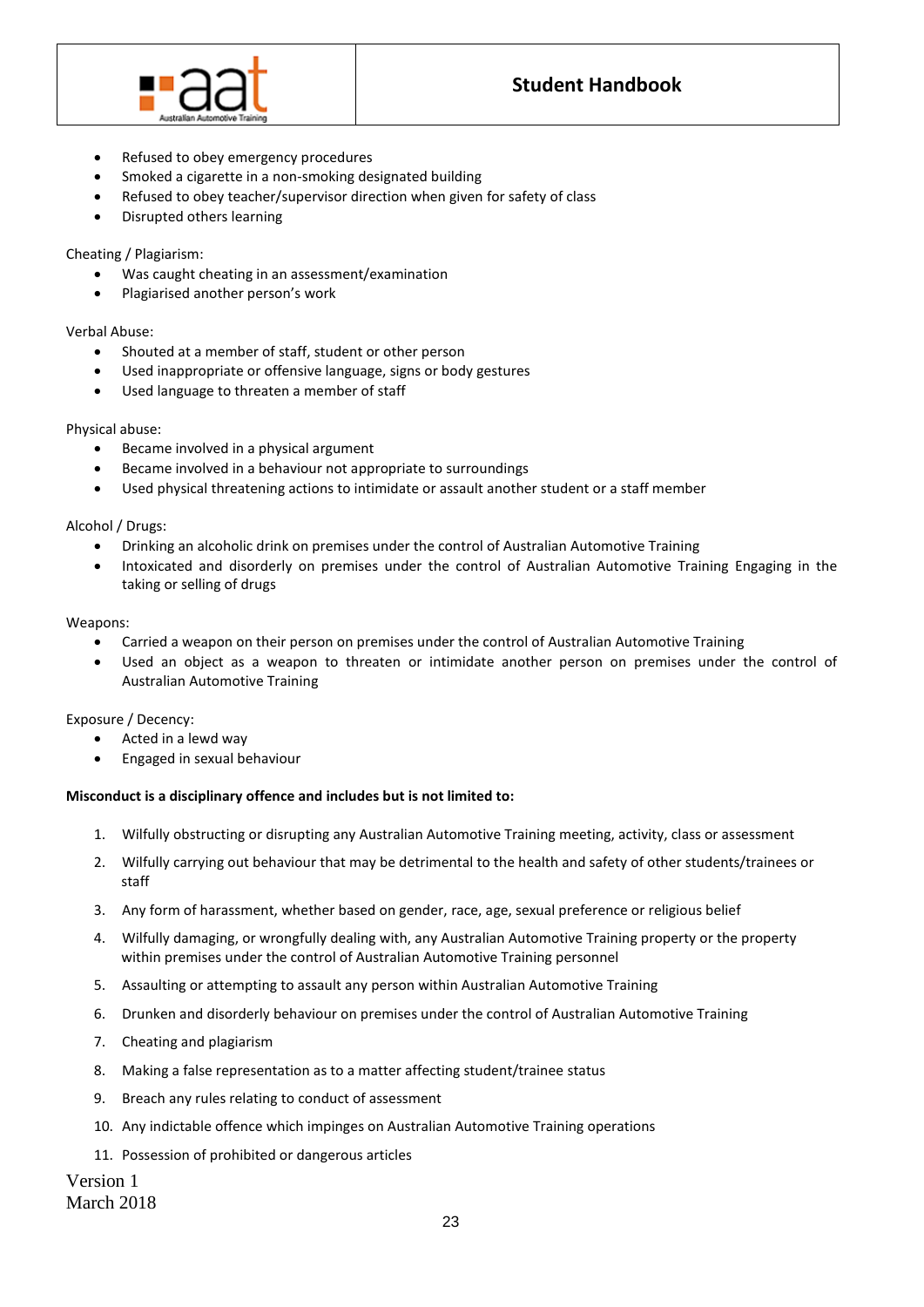

12. Breaching Workplace Health & Safety responsibilities

### **Disciplinary action**

Disciplinary action will be taken and you may be penalised if you act in a way contrary to the student rules as set out in this Handbook.

You can appeal against certain penalties.

(Refer to Complaint Procedure and/or Appeal Procedure) Your penalty might then be reduced, removed, or increased.

### **Consequences of Misconduct:**

If the student has acted in, or engaged in any misconduct **other than 'Serious Misconduct'** the following steps shall be taken.

**In the 1st instance** (a first offence) a verbal warning shall be issued and counselling shall be provided to the student/trainee advising of the repercussions of their actions should they continue. A record of this verbal warning and counselling shall be documented, dated and signed by the person issuing the warning/counselling and also the student/trainee receiving the disciplinary action and this record shall be placed in the student file.

**2 nd Offence** – A Formal written warning will be issued to the student/trainee advising them of impending removal of academic privilege if the behaviour continues and there is a need to discipline a 3<sup>rd</sup> time. A record of this written warning shall be documented, dated and signed by the Manager, the person issuing the warning/counselling and also the student/trainee receiving the disciplinary action and this record shall be placed in the student file.

**3 rd Offence** will result in the removal of academic privilege by Australian Automotive Training.

The student/trainee will be advised of the time to attend a meeting with the Manager and the person issuing the disciplinary action. The student/trainee will be provided with the reason for this disciplinary action in writing, and any comments the student/trainee makes in relation to the misconduct should be documented. A copy of this record shall be dated and signed by the Manager, the person issuing the disciplinary action and also the student/trainee receiving the disciplinary action and this record shall be placed in the student file.

If the student has acted in, or engaged in any **'Serious Misconduct'** the following steps shall be taken:

- 1. The student / trainee shall be immediately suspended for 24 hours from attendance at class.
- 2. The supervisor/trainer shall advise the Manager immediately and provide a written statement, which details the circumstance of the student/trainee suspension.
- 3. The student/trainee will be advised of a time to attend a meeting with the person issuing the disciplinary action and the Manager.
- 4. The student/trainee will be provided with the reason for this disciplinary action in writing, and any comments the student/trainee makes in relation to the misconduct, along with the disciplinary action taken as a result should be documented. A copy of this record shall be dated and signed by the Manager, the person issuing the disciplinary action and also the student/trainee receiving the disciplinary action and this record shall be placed in the student file.
- 5. The student/trainee shall also be advised in relation to their right of appeal against certain penalties.
- 6. The Manager shall give the student/trainee a reasonable opportunity to be heard in relation to the misconduct and may then either:
	- Modify or dismiss the charge